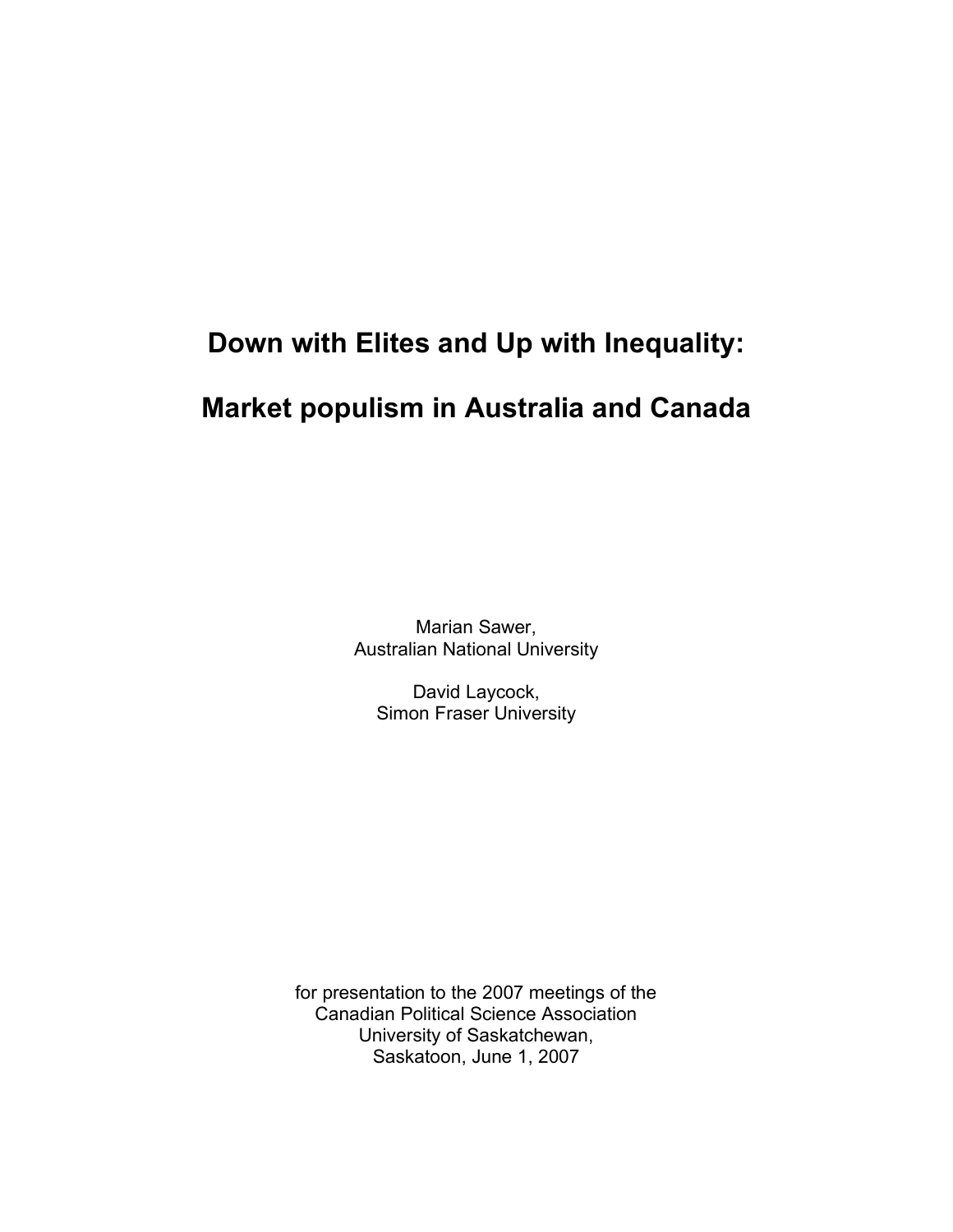## **Down with Elites and Up with Inequality: Market populism in Australia and Canada<sup>1</sup>**

Australian and Canadian politics have been the subject of fruitful comparative analysis of the evolution and dynamics of their federal systems, their electoral systems and their treatment of Indigenous peoples. There has been far less comparative analysis of Canadian and Australian political discourse. This deficiency is particularly notable now that the two countries have federal governments voicing strikingly similar themes. The time seems ripe for an inquiry into the distinctive yet comparable features of the two countries' versions of "market populism." Our paper is a contribution to such comparative analysis.

We conceive market populism as a flexible and potentially powerful variant of populist ideology that has its origins in the United States but has become increasingly influential in countries such as Australia, Canada and New Zealand over the past 20 years. Like all populism, market populism provides a view of society as divided between elites and "ordinary people" and seeks to mobilize the latter against the former (Canovan, 2002). But while market populism deploys the traditional semantic grammar of populism, the target has shifted from financial elites to the welfare state elites and special interests responsible for big government at the expense of taxpayers.

With policy emphases on economic liberalization and welfare state downsizing, market populism differs from other forms of current right-wing populism, most of which feature some combination of economic nationalism, selective elements of cultural conservatism and xenophobia (Mudde, 2007). But differences among right-wing parties and movements utilizing populist discourse are a matter of degree and sometimes strategy, not absolute. Some elements of market populist discourse may come to the fore in the search for political power and be pushed into the background once government has been secured.

Our conceptualization of market populism is distinct from that of Thomas Frank, who coined the term when examining the re-framing of democracy in public life and popular culture in late  $20<sup>th</sup>$  century America. Frank argues that through this reframing, entrepreneurs and corporate leaders became democratic heroes and the marketplace replaced politics as the instrument of the popular will (Frank, 2000a; 2000b). He presents the central premise of market populism as follows:

…in addition to being mediums of exchange, markets are mediums of consent. With their mechanisms of supply and demand, poll and focus group, superstore and Internet, markets manage to express

 $<sup>1</sup>$  We would like to thank Natalie Brown and David Petroziello, both Political Science students at</sup> Simon Fraser University, for their excellent research assistance and the Canadian Government for the Canadian Studies Award that brought Marian Sawer to Canada to work on this project.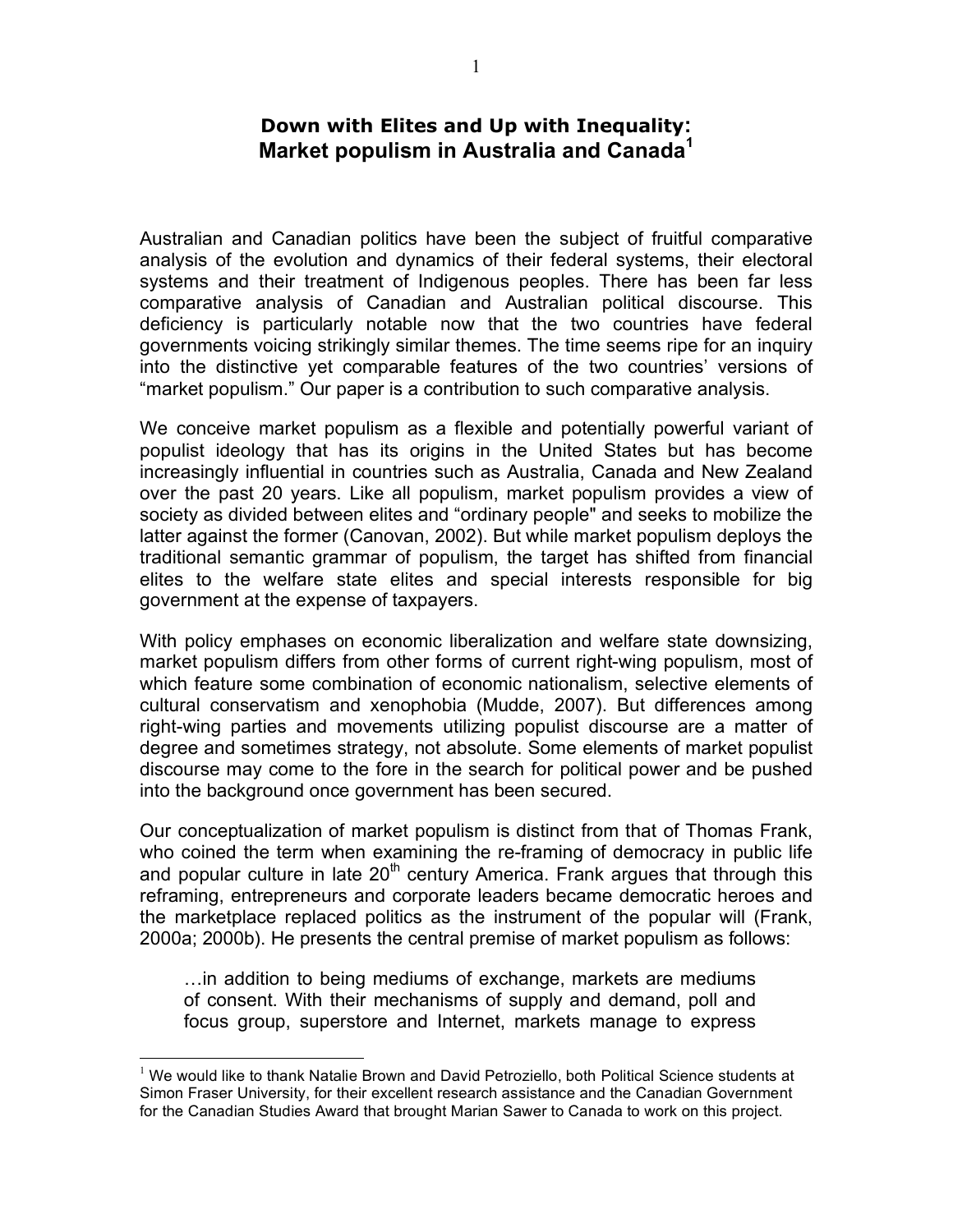the popular will more articulately and meaningfully than do mere elections. By their very nature markets confer democratic legitimacy, bring down the pompous and the snooty, look out for the interests of the little guy, and give us what we want. … [In 1990s America] these ideas came together into a new orthodoxy that anathematized all alternative ways of understanding democracy, history and the rest of the world. (Frank, 2000b: 1)

This portrayal of a changed democratic narrative offers compelling insights into the power of populist appeals to legitimize enhanced corporate power and deepening social inequality. But rather than adopt the idea of market populism as a mega-conceptual short-hand for overlapping transformations in political communications, party competition and corporate colonization of popular culture, we wish to adapt the concept for more modest and analytically precise purposes. We propose that when more clearly linked to the political sphere, a conceptualization of market populism can aid an assessment of ideological dynamics in countries where the impact of American political/cultural and discursive shifts is keenly felt. The Canadian and Australian polities lend themselves to this type of assessment.

One obvious rejoinder to the application of the market populist label is that populist discourse is not matched by the practice of Australian and Canadian governments that keep tight control over power and information. However, market populism incorporates the idea that its practitioners use populist discourse as a calculated strategy for achieving larger political and economic ends, which do not include the democratizing of power or information. In this sense it shares some key characteristics with what Canovan referred to as "politicians' populism" (Canovan, 1981: Ch. 7) or to what has been referred to elsewhere as "insider populism" (Sawer and Hindess, 2004). So the sidelining of parliamentary process or the press gallery is of a piece with a distrust of elites and of representation that market populism fosters. Preferring to appear on favoured talk-back radio shows rather than holding press conferences, or foreclosing the work of parliamentary committees that insist on holding government to account (Hamilton and Maddison, 2007; Clark, 2007) reinforces the view that government should not be held back by latté elites who do not share the real concerns of taxpayer citizens.

This paper begins with a brief discussion of how resentment of "elites" has been mobilized in two different national contexts and how a discourse that comes from "outside" is successfully indigenized. This includes a quick review of the main vectors of market populism in Australia and Canada, including think tanks, political parties and media conglomerates. The remainder of the paper considers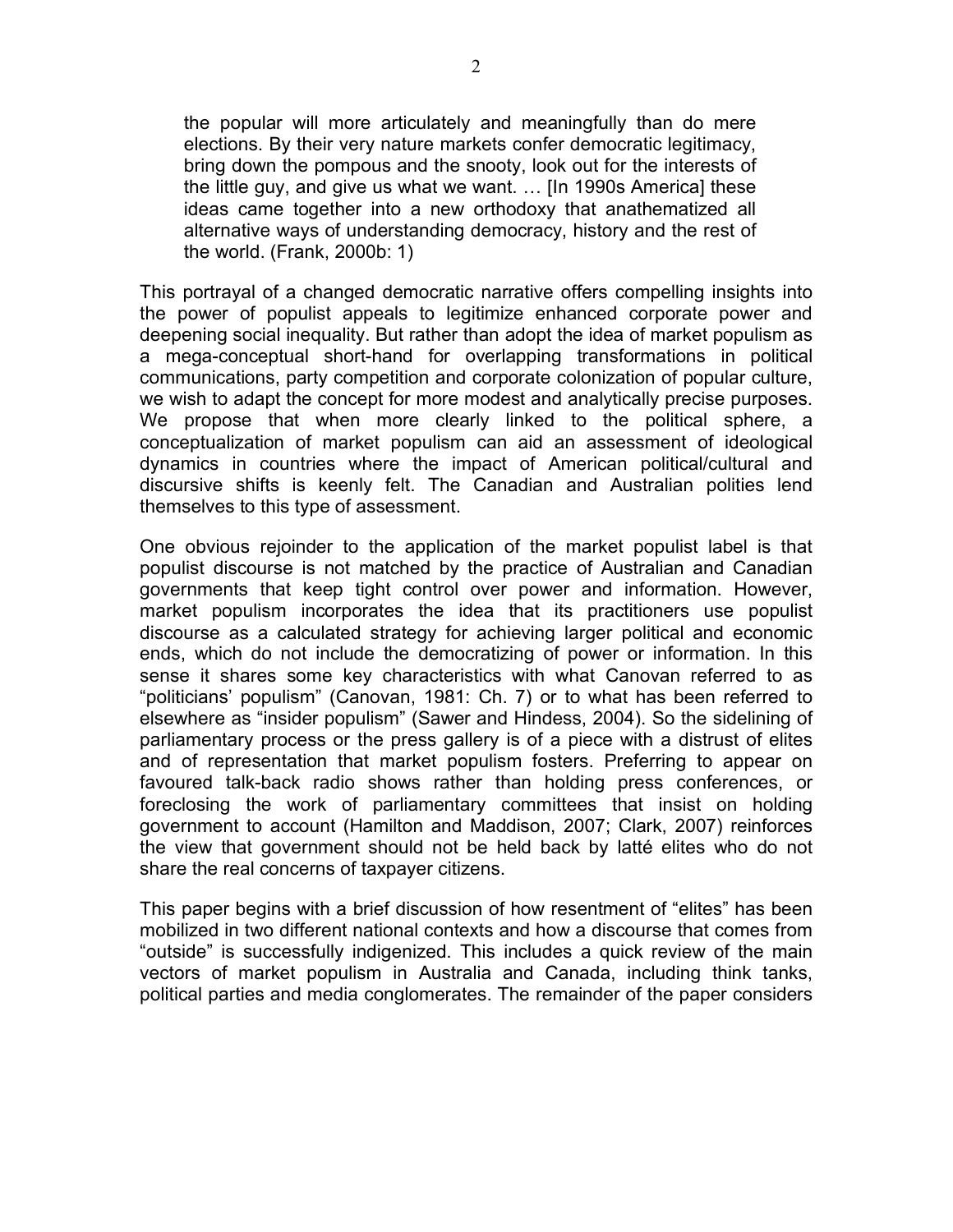evidence from Australian and English Canadian<sup>2</sup> application of three central propositions of market populism:

1. Market activity is the purest form of democratic choice, and the market itself as the only system through which people can make choices without interference from 'social engineers' (Frank, 2000a). Institutions and policies that reduce the scope of markets are inherently undemocratic, and contrary to popular sovereignty and hence to the real will of the people (Laycock, 2005).

2. The welfare state is a project of elites, including a cluster of rent-seeking special interests that share vested interests in public spending and a barely disguised contempt for popular preferences (Sawer and Hindess 2004; Johnson, Patten and Betz, 2005; Laycock, 2001). The public spending and market regulation sought by these groups are contrary to the interests of citizens as besieged taxpayers and seekers of freedom through market choice.

3. Intermediary institutions such as courts and tribunals are strongholds of non-elected elites who distrust and over-ride popular opinion. These nonelected elites promote jurisprudence that constructs equal opportunity as requiring recognition and accommodation of group difference rather than same treatment.

Our evidence will be drawn from the discourse of the Howard government (1996– 2007) in Australia, and associated think tanks and media supporters, and from a brief sampling of Conservative party and government arguments in Canada since 2004. We are not seeking all or nothing verdicts in these assessments, nor do we wish to suggest that market populism is the only important feature in the ideological makeup of these parties and governments. Rather, our intention is to suggest how an inquiry through the analytical lens of market populism can shed useful comparative light on political shifts and orientations to governance.

## **The rise of market populism in Canada and Australia**

The establishment of the Fraser Institute in Canada in 1974 and the Centre for Independent Studies in Australia in 1976 signaled a quickening promotion of market liberalism. The apparent failure of traditional Keynesian remedies to deal with economic downturn created opportunities that free-market think tanks were quick to grasp, with increasing success and in conjunction with sympathetic media conglomerates like Rupert Murdoch's and Conrad Black's. New Right political forces in both countries presented largely Hayekian liberal ideas in more popular forms, often in combination with neo-conservative rhetoric concerning family and nation (Sawer, 1982; Laycock, 2001).

 $2$  For some initial clues to Mario Dumont's Action Democratique du Québec's market populist leanings, see http://www.adq.qc.ca/programme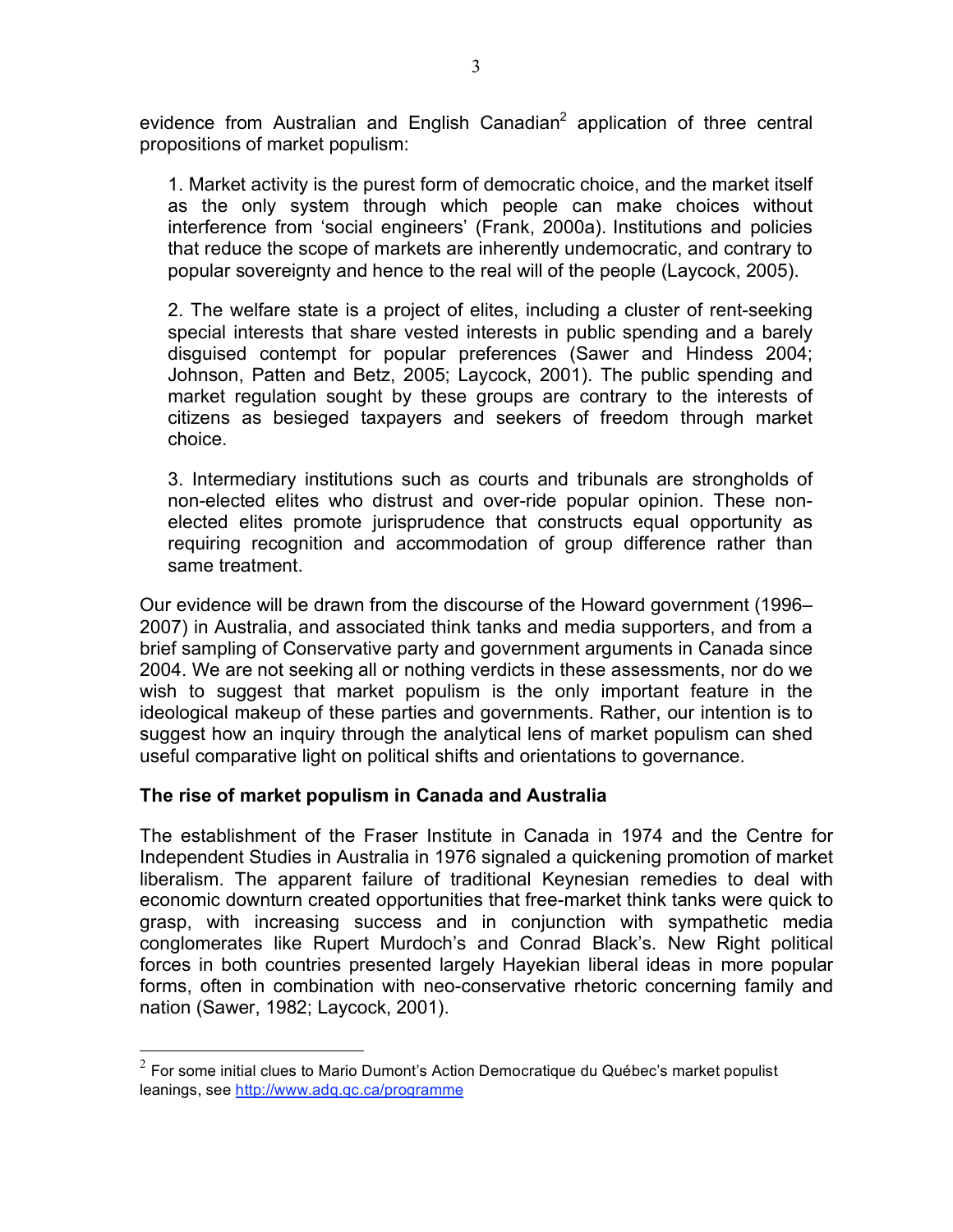Meanwhile an even more dynamic mix was emerging in the United States, which spoke even more directly to insecurity and resentment generated by rapid economic and social change and the pressures of "globalization." We now refer to this mix as market populism — a discourse that identified who was responsible for the current state of affairs and channelled resentment towards these newly identified "elites". In Australia, although not in Canada, the quasi-Marxist concept of the "new class" developed by Daniel Bell, Irving Kristol and other American neo-Conservatives became one way of describing the university-educated elite that had emerged from the social movements of the 1960s. This new class was alleged to speak a language of public interest and equal opportunity while securing for itself well-paid public sector jobs (Dymond 2004). It owned cultural capital and shared a class interest in maximising redistribution from taxpayers.

One theme that became increasingly important in the structure of market populist discourse was the attribution to the new class of contempt for ordinary people and their values (Lasch, 1995). This contempt was expressed through the new class's cosmopolitanism and its imposition of "political correctness" inspired by feminism, environmentalism, multiculturalism and Indigenous rights movements. For example, in Australia new class contempt for mainstream values was allegedly expressed through "black-armband history", which contended that Australians should apologise for the past treatment of Indigenous people.

The idea of a new class that despised ordinary Australians and imposed political correctness on them, while spending their taxes and selling out the national interest, was central to *Pauline Hanson: The Truth*. This book was published when Pauline Hanson's One Nation party was launched in Australia (1997). This party acted as a lightning rod for resentment over a range of issues from Indigenous rights to immigration, family law and gun control. For Hanson and her supporters, the preceding Labor government had pandered to multiculturalists and to feminist influence over family law and child support, and had sold out Australian national interests through free-trade policies. Internal problems (and unsympathetic treatment of One Nation's "old populist" attacks on free trade and competition policy) led to the party's demise. Many of its populist themes, and even its policies concerning asylum seekers and the treatment of Indigenous peoples, were picked up by Liberal Leader John Howard.

In Canada, anti-elite discourse has had fewer "new class" elements, and has generally avoided linking ownership of cultural capital to class and class exploitation. The rise of the populist Reform Party in the 1990s was linked to Western Canadian resentment of official bilingualism and of proposed Constitutional recognition of Quebec as a distinct society. Like Pauline Hanson's One Nation, Reform also took credit for rupturing an existing party consensus on multiculturalism and immigration (Kirkham 1998). As in Australia, multiculturalism was framed as state-fostered special interest politics that encouraged ghettoization of distinct communities outside the "mainstream". In both countries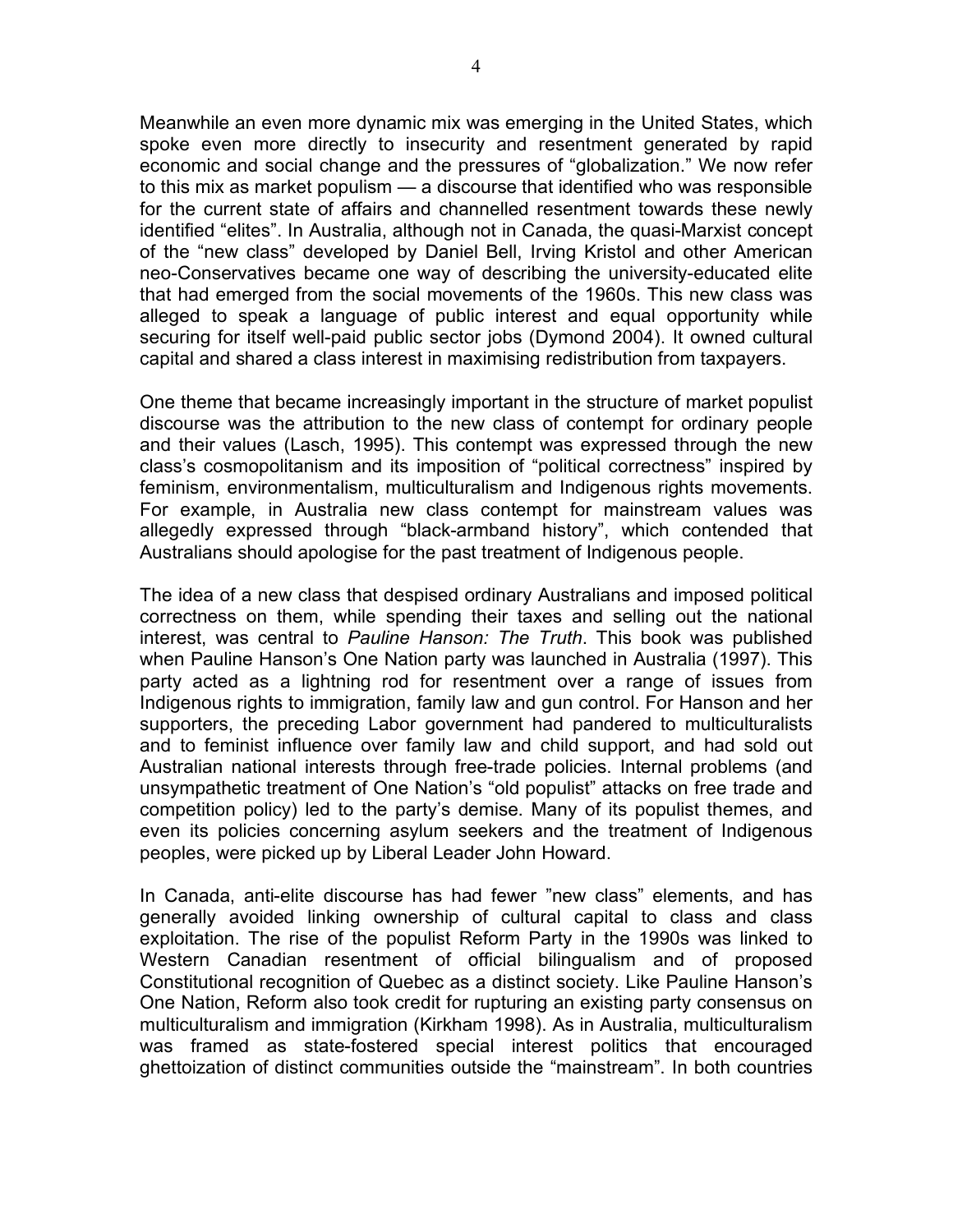populist parties emphasized draconian action against 'illegal entrants', while seeking to limit family reunification and promote business migration.

Canadian and Australian variants of market populism have a shared account of the "special interests'' associated with new class or welfare state elites. Derived ultimately from public choice theory, this narrative suggests that social movement organisations in both countries were motivated by self-interest rather than the public interest. These "special interests" colluded to expand budgets at the expense of taxpayers, and were best understood as rent-seekers, looking for returns from the public sector that they could not obtain through the market. Freemarket think tanks in Australia and Canada specialized in public choice analyses of "special interests", portraying, for example, environmental groups as exaggerating environmental threats so as to increase research budgets and government regulation at the expense of business. Equality-seekers were also unmasked as rent-seekers, more interested in equality agency jobs than real equality (Sawer, 2007). Feminist groups, ethnic groups, official language minorities and unions all became special interest groups. As a 1992 Reform party pamphlet put it: "in Ottawa, every special interest group counts except one, Canadians" (Laycock, 2002: 61).

#### **Vectors of market populism in Australia and Canada**

While the way had been prepared by free-market think tanks, market populism obtained impetus in Australia with John Howard's election as Prime Minister. Many interpreted Howard's victory in his own terms, as a defeat for the feminists, multiculturalists and Aboriginal advocates (Sawer, 1997). In a headland lecture before winning government, Howard had claimed that under Labor a new class bureaucracy had taken over. "Mainstream" Australians felt powerless to compete with the noisy vested interest groups that had come to dominate decisionmaking. His goal was to reverse this trend and institute government for the mainstream (Howard, 1995).

Part of governing for the mainstream involved the Howard government demonstratively turning its back on non-Government organizations (NGOs). Public support for NGO advocacy was now regarded as giving undue access to elites and special interests at the expense of the mainstream. Prime Minister Howard promised that his new government would be "owned by no special interests, defending no special privileges and accountable only to the Australian people" (Howard, 1996). He promised to govern, instead "For all of us". As we mentioned earlier, the rise and fall of a more grass-roots populist party (One Nation) over the late 1990s also left a particular policy legacy to the Howard government.

In Canada populism enjoyed an electoral surge in 1993 when the Reform party opposed the 'elite-driven' Charlottetown Accord on constitutional reform. This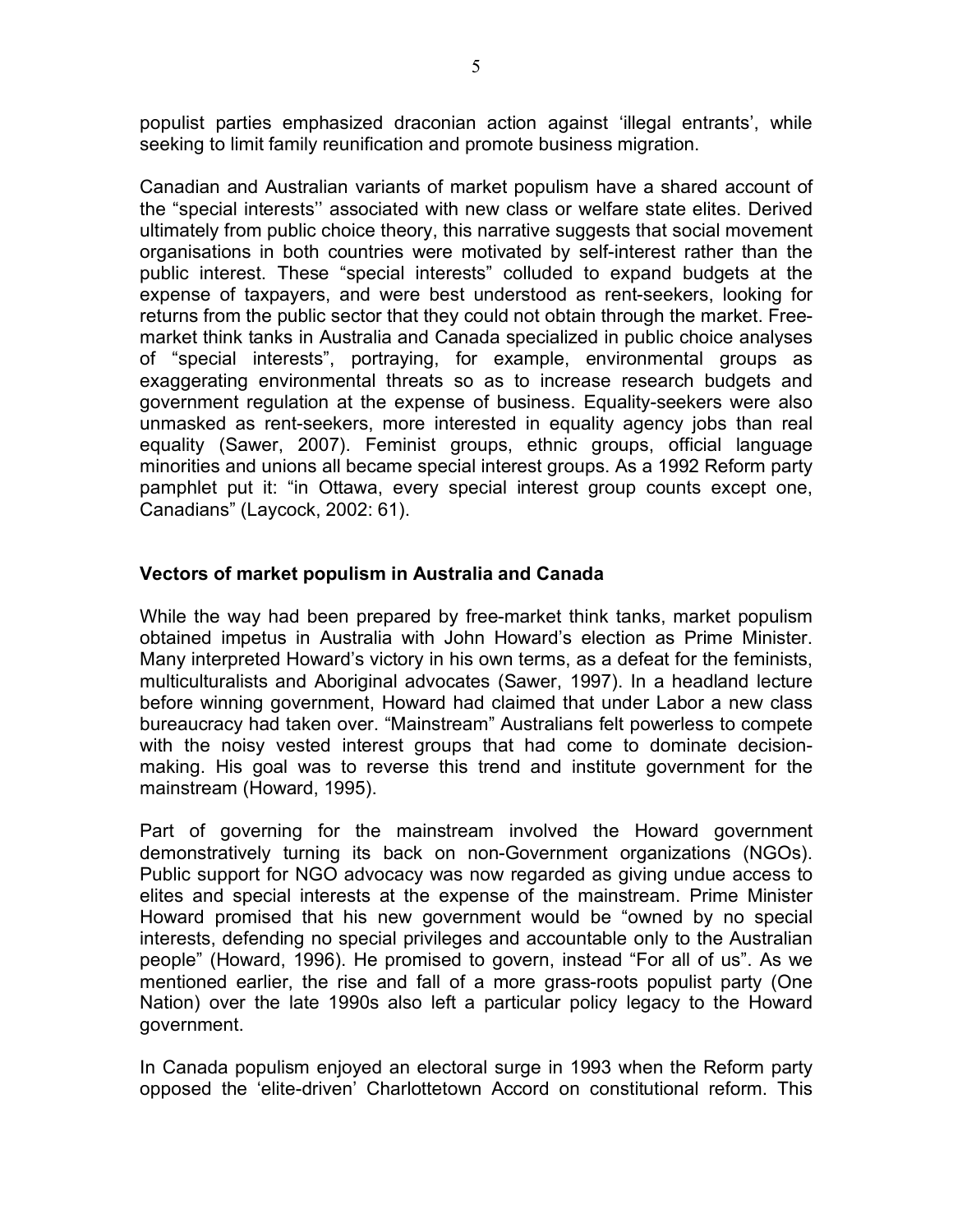enabled Reform to mark itself off from the elites in older parties who were portrayed as conspiring to impose a new Constitutional settlement on the people. Then began a series of party transformations and mergers that eventually resulted in Stephen Harper becoming Leader of a new Conservative Party in 2004. It won (minority) government in 2006 thanks to a scandal in the incumbent Liberal party and government, but it also used a discourse similar to John Howard's ten years earlier, promising to govern for "mainstream" Canadians and accusing other parties of putting special interests' demands ahead ordinary working families' needs for tax cuts. Seconded as an adviser to Harper's campaign, the Federal Director of the Australian Liberal Party, Brian Loughnane, explained how Howard's targeted tax cuts and family tax initiatives had been the secret to his electoral success. In addition to the developments leading to the Conservative Party, regional parties with strong market populist elements emerged in Canada, including the Saskatchewan Party and the Action démocratique québecois.

A Canadian development without a direct parallel in Australia was the key role played by "Calgary School" political scientists in new right party politics and freemarket think tanks like the Fraser Institute. In Australia a number of economists have played a prominent role in promoting public choice frames of analysis, but largely via think tanks rather than through direct involvement in party politics. Members of the Calgary School reproduce the main features of US right-wing anti-elite discourse, including a contrast between elite fashions and mainstream traditional values, a campaign against the tyranny of political correctness, and an attack on self-styled equality seekers—feminists, anti-poverty groups, the gayrights movement, natives and other ethnic and racial minorities.

The role played by Conrad Black/CanWest and Rupert Murdoch in promoting market populism through their newspapers has striking similarities. They have provided similar access to think tanks such as the Fraser Institute in Canada or the Institute of Public affairs or the Centre for Independent Studies in Australia. The *Australian*, the Murdoch-owned national newspaper has been the major media vector of anti-elite discourse in Australia (Scalmer and Goot, 2004). It not only routinely denounces the opponents of welfare or industrial relations reform as elites and special interests but has also has run numerous editorials denouncing elites (or "the moral middle class") who parade their superiority over ordinary Australians through their concern for moral issues, despite relying on government-effected wealth transfers from the very people they despise (e.g. *Australian* Editorials 29 December 2003; 19 October 2005).

The major role of talk-back radio in Australia presents a striking difference between the vectors of market populism in Australia and Canada. As Prime Minister, Howard made unprecedented use of talk-back radio to communicate to the public, appearing on it every morning. Other media were reduced to reporting on statements the Prime Minister had made to sympathetic talk-back radio hosts. In this way he evaded the more critical and well-informed press gallery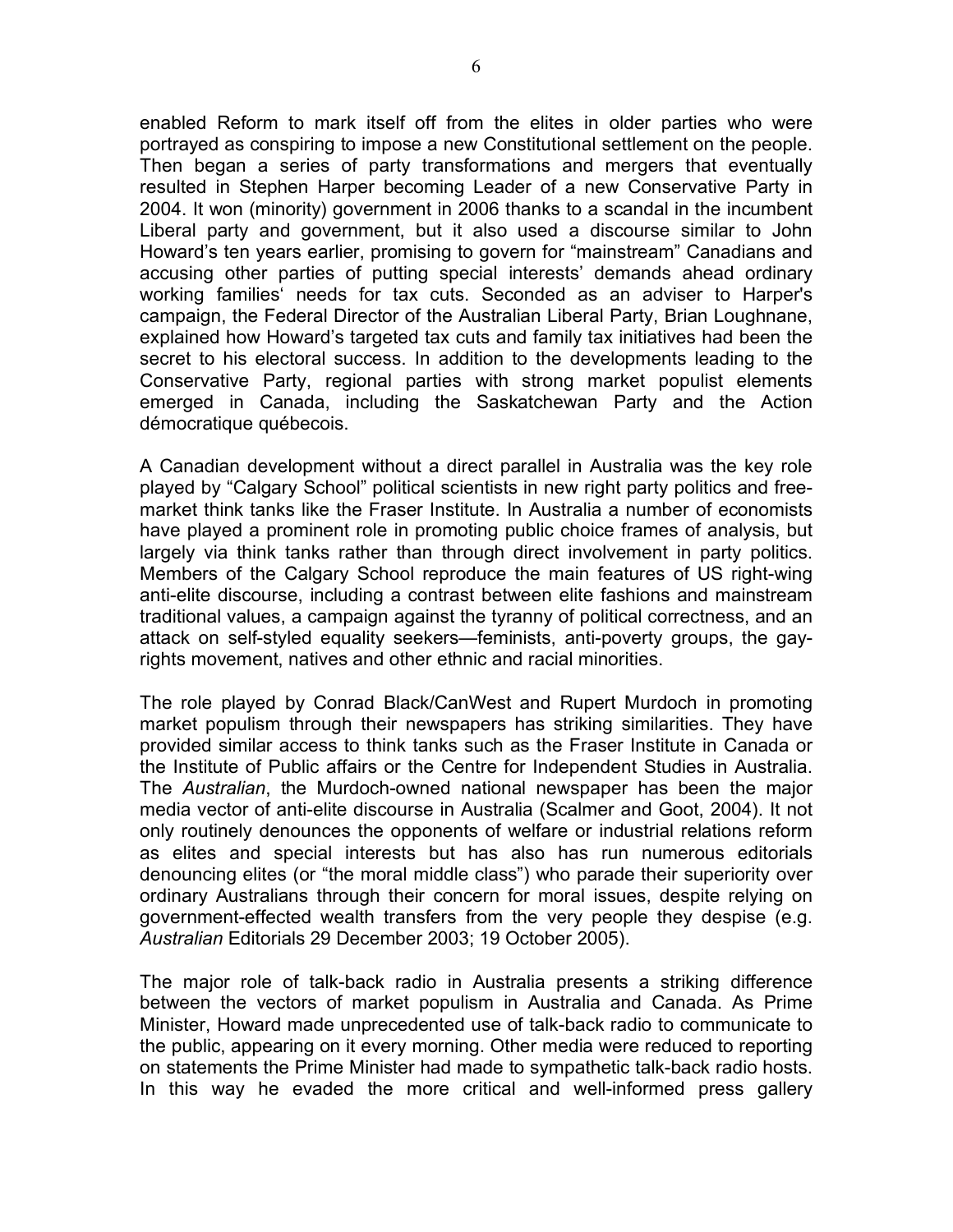journalists. Talk-back radio rather than Parliament or press conferences became the forum for important political statements. It was the ideal medium for populist politics, ensuring unmediated communication between leaders and the people. In his keynote speech as new chair of the International Democratic Union, Howard stressed the tremendous importance of talk-back radio in his electoral success in Australia and of reaching around the preponderance of those of "gentle centre left disposition", in the rest of the media (Howard, 2002).

Talk-back radio in Canada has not attained the importance that it has in Australia as a medium for the transmission of populist politics. One vector of populist discourse in Canada without an equivalent in Australia, however, is the National Citizens' Coalition. Since the late 1960s, the NCC has promoted a libertarian agenda, speaking directly to Canadians through "well-organized, targeted advertising campaigns, using newspaper ads, radio commercials, TV spots, billboards and direct mail" (NCC, 2003). Current Canadian Prime Minister Stephen Harper was President of the NCC from 1998–2002.

#### **The market as democratic choice**

Market populism works to present market activity as the purest form of democratic choice, and the market as the system through which the people can most thoroughly trust their will to be rationally expressed. Political institutional and policy change that gives more people more access to more forms of choice in more aspects of their lives are thus democratic changes; institutions and policies that reduce the scope of markets in public and personal choices are inherently undemocratic, and contrary to the will of the people.

Evidence for the presence of this element of market populism in the "new Government of Canada" is mixed but tends towards confirmation. Perhaps the most bizarre evidence is found in the government's recent campaign to delegitimize the Canadian Wheat Board and provide "choice" within the marketplace to Canadian farmers.<sup>3</sup> A prominent Calgary Fraser Institute complaint (Cooper 2002) was converted into federal government policy, complete with the Agriculture Ministry's distribution of an advocacy piece to all CWB permit holders.<sup>4</sup> Barry Cooper's advice to farmers ends with the promise that "Competitive markets can do for the prairie grain industry what they have done wherever they have been allowed to operate: provide enhanced economic returns and sustain political liberty" (Cooper, 2006).

 $\frac{3}{4}$  http://www.chuckstrahl.com/view\_page.php?id=791  $\frac{4}{4}$  Cooper was one of "three independent specialists in the field … retained to write a short, objective description of each [plebiscite] question, [to be] be provided in the package sent to producers". See http://www.agr.gc.ca/cb/index\_e.php?s1=n&s2=2007&page=n70122. The other specialists were Murray Fulton, an Agricultural economist at the University of Saskatchewan, and Rolf Penner, 'Agricultural Policy Fellow' at the Fraser Institute-affiliated Frontier Centre for Public Policy in Winnipeg.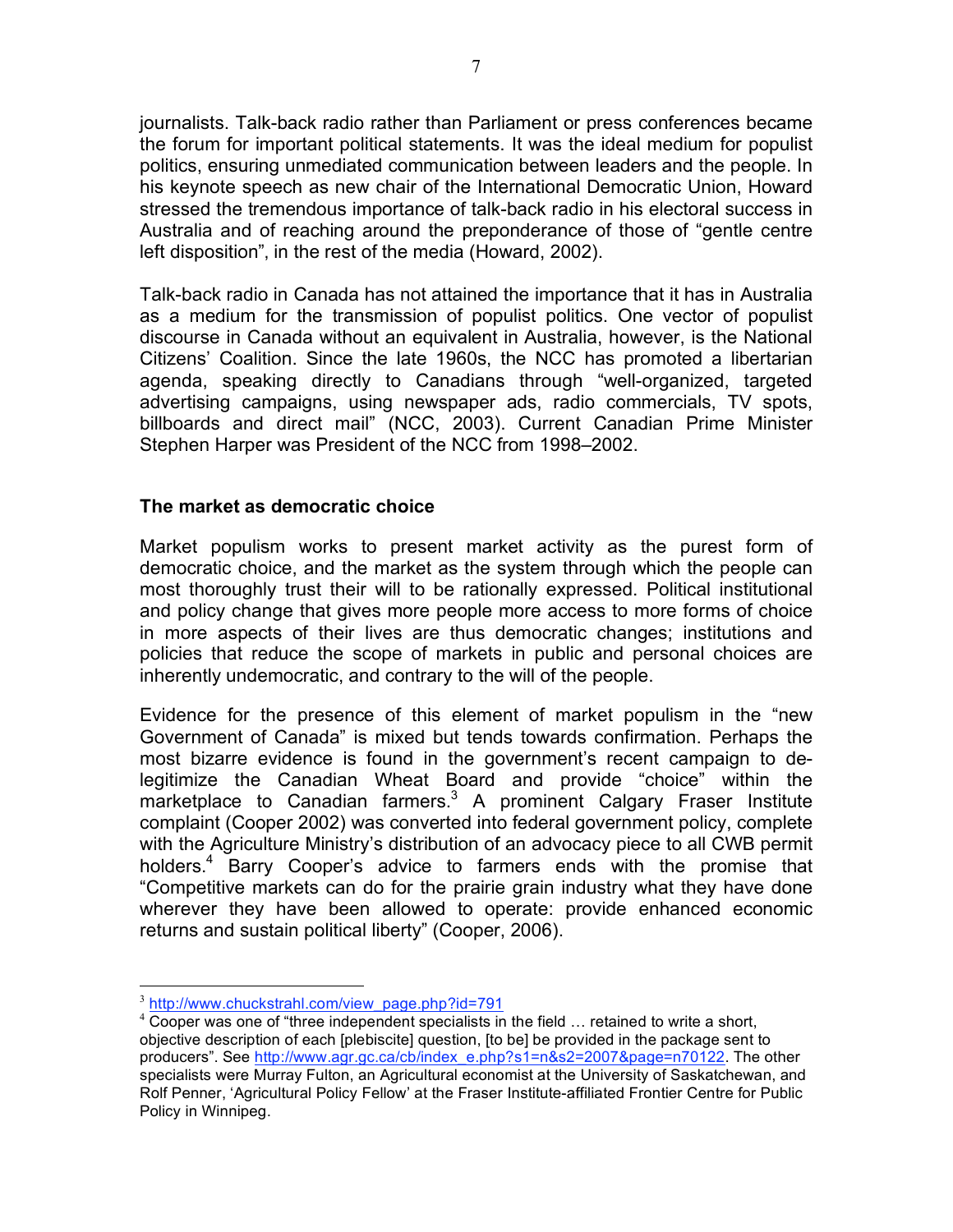Other evidence of the new Canadian government's acceptance of this aspect of market populism comes from another regulatory body. In June 2006, the new Industry Minister had tabled a policy direction calling on the Canadian Radio and Telecommunication Commission to rely on market forces "to the maximum extent feasible" in regulating the sector. Maxime Bernier<sup>5</sup> explained that "[t]he principle of this government is … to believe in people. People are in a better position to decide what to do with their money … ."(Yakabuski, 2006: B12-13)

This directive has been recently been passed on by CRTC Chairman Konrad von Finkelstein, who told broadcasters in May 2007 that "[W]e must avoid suffocating the forces of the market. In fact, we must give fuller play to the energy and creativity of market forces. … There is no doubt that a new wind is blowing. We have a government that is very keen on less regulation, and that has directed us to accept market forces as the default and regulation as the exception." (Robertson, 2007: B1-2)

The federal government has reiterated the democratic significance of markets in major statements, such as the 2006 Speech from the Throne, which explained that Canadians voted for a government "that treats their tax dollars with respect, … puts ordinary working people and their families first, … believes that Canadians pay too much in tax, and will promote a more competitive, more productive Canadian economy." (Government of Canada, 2006). The Prime Minister's reply to the Speech underscored these themes (Harper, 2006).

At the Office of the Prime minister's web site, the first line on the "Priorities" link announces that "Prime Minister Stephen Harper and Canada's New Government will continue to get things done for families and taxpayers."<sup>6</sup> This message was reinforced in a *Globe and Mail* Op Ed comment by Tom Flanagan, one week after the 2007 Budget speech. Conservative critics of purported government profligacy were told that because the Budget's major tax breaks supported families, conservatives should offer "praise when the government does deliver something conservatives have demanded for years." (Flanagan, 2007: A13) Harper's targeted tax cuts were similar to the Howard government's family tax initiatives in Australia.

The 2007 federal Budget speech also suggested that market-liberating policy change is fundamentally democratic activity, supporting the interests of nonelites. Finance Minister Jim Flaherty told Canadians that "our Tax Back Guarantee … will mean … lower taxes. … That's our Canada. … Taxes in Canada are way too high. … [the] Working Families Tax Plan [made possible] under our Tax Fairness Plan [creates] Tax fairness for everyone. That's our Canada." (Government of Canada, 2007)

 $<sup>5</sup>$  Before running for the Conservatives, Bernier had been vice-president of the Fraser Institute-</sup> affiliated Montreal Economic Institute.

 $6$  http://www.pm.gc.ca/eng/feature.asp?featureId=5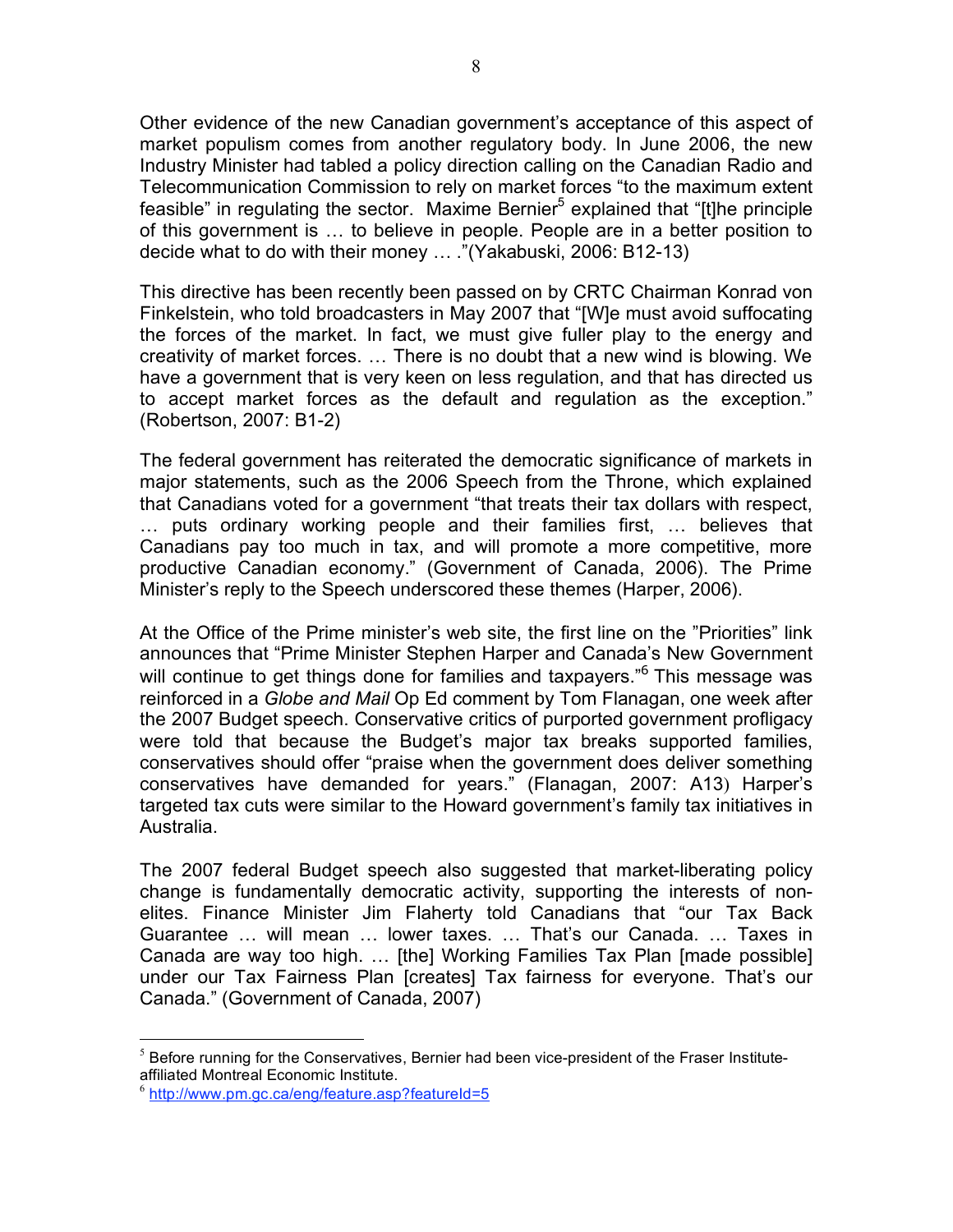In light of the above, the Conservative Party's "Founding principles" can be seen as more than sops to party activists. An excerpt confirms an enthusiastic endorsement of the "democracy as markets" dimension of market populist discourse. The party believes that:

• … the best guarantors of the prosperity and well-being of the people of Canada are: the freedom of individual Canadians to pursue their enlightened and legitimate self-interest within a competitive economy; the freedom of individual Canadians to enjoy the fruits of their labour to the greatest possible extent; and, the right to own property;

• … a responsible government must be fiscally prudent and should be limited to those responsibilities which cannot be discharged reasonably by the individual or others;

• … it is the responsibility of individuals to provide for themselves, their families and their dependents, while recognizing that government must respond to those who require assistance and compassion;

• … the purpose of Canada as a nation state and its government, guided by reflective and prudent leadership, is to create a climate wherein individual initiative is rewarded, excellence is pursued, security and privacy of the individual is provided and prosperity is guaranteed by a free competitive market economy. (Conservative Party of Canada, 2007)

#### **Market populism vs. the legitimacy of the welfare state**

Building on this idea of markets as effective guides to and often substitutes for democratic citizenship, market populism depicts the welfare state as the project of elites with vested interests in public spending and contempt for popular preferences.

As Thomas Frank has pointed out, Frederick Hayek "provided market populism with some of its basic myths" (Frank, 2000: 35-36). Hayek's *Law, Legislation and Liberty* attacks post-war normative rationales for the welfare state, and condemns a system in which the '"tyranny of minorities" extorts expensive state program and policy favours from legislators and bureaucrats. Even if they see this corrupt system for what it is, citizen-taxpayers are powerless to stop it (Hayek, 1976; 1979). But Hayek did not take this story in a populist direction. Happy to inveigh against the "special interests" of an inherently socialist welfare state, and intent on freeing the market from regulatory and redistributive constraints, he showed no real interest in working within a political narrative that pitted "the people" against "elites" or promised to return power to the people.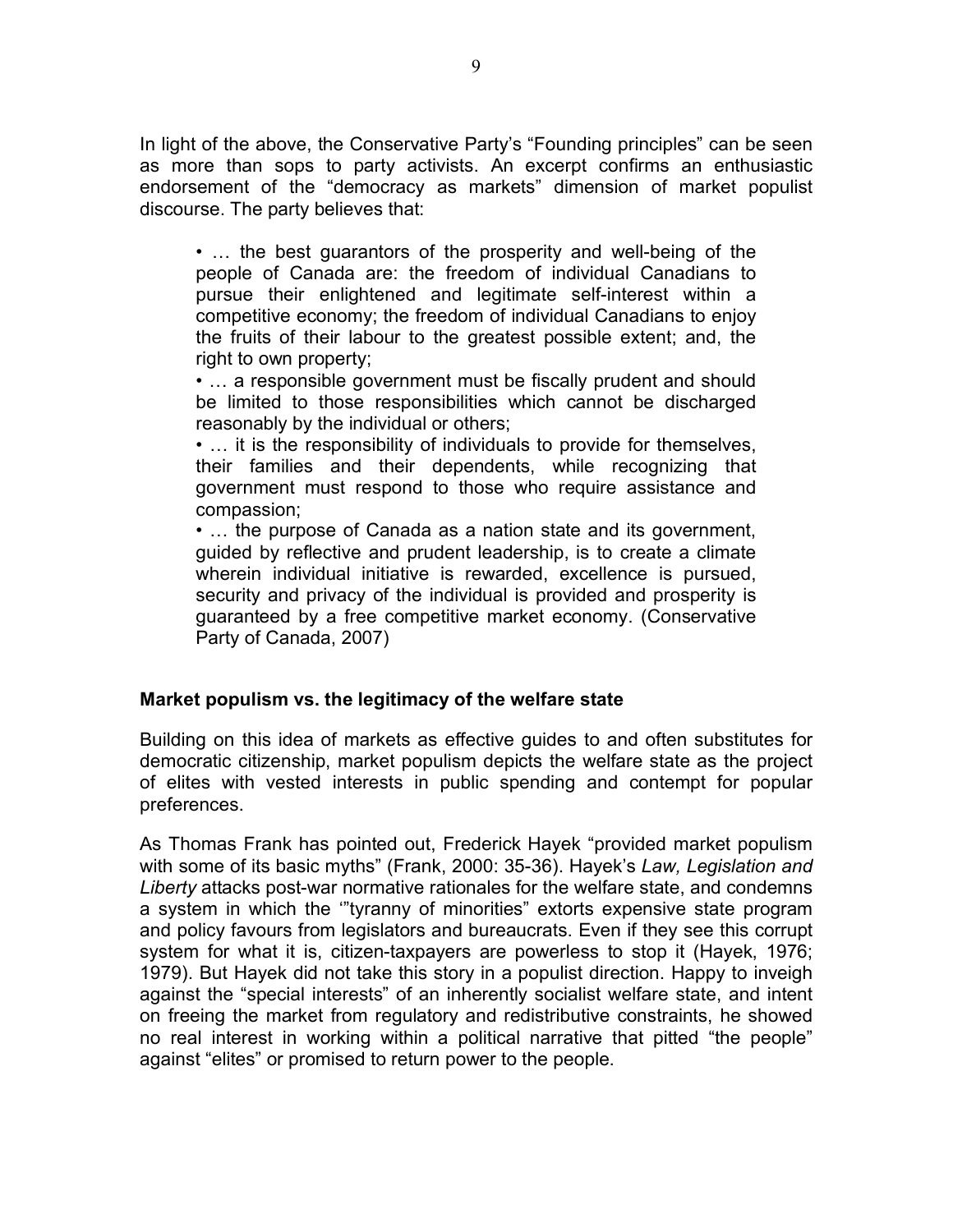American conservatives eventually did see the potential of a populist, anti-elitist narrative in a campaign against constraints on markets. And rather than shy away from engagement with liberals and social democrats over the meanings of democracy and equality, these conservatives took the offensive on both fronts. This required an audacious rhetorical move. Those once seen as the tribunes, agents and beneficiaries of democracy and equality—trade unions, social movements, and designers of state-based redistribution—were portrayed as its implacable enemies. Business elites and an unfettered marketplace were restyled as the agents and field of aspirational equality and democratic promise.

Neither Canada nor Australia has witnessed the flights of entrepreneur-boosting fancy that Frank describes as central to American market populism in the 1990s. Cynicism regarding the objectives of business elites, as well as support for basic state-supported social goods, especially health care, has remained relatively high among Australians and Canadians. The key factor enabling market populism to take off in each country was party leaders willing to exploit economic insecurity, endemic political disenchantment and a new media environment, and able to see that in such conditions the welfare state could be made to appear as the problem, while market-friendly solutions could seem more democratic and consistent with the people's interests than had been true since WWII.

Political luck was also kind to market populism. In Australia, high interest rates under Labor Prime Minister Paul Keating in the early 1990s and a seeming disconnect with fears over the effects of free trade in the Asia Pacific region (APEC) fuelled an election campaign portraying Keating as the captive of special interests, more concerned with issues such as Aboriginal reconciliation, the Republic and the arts than with the welfare of ordinary Australians. The Howardled Liberal Party promised to be much closer to ordinary Australians because, unlike Labor, they were not the captive of special interests such as the feminist, multicultural and Indigenous rights lobbies. Howard won government by reassuring voters of his policy moderation, promising a return to the security of the past. His 11 years in government have been characterized by similar caution, although he has achieved big-picture changes in terms of tax reform, the deregulation of the labour market and a change in the federal compact to centralize power in the hands of the federal government. While tax incentives have been created to shift people into private health insurance, Medicare has survived more or less intact although there is no longer a federally funded dental health program. Operational subsidies were removed early on from communitybased childcare programs, opening the way for a great expansion of for-profit childcare and the emergence of the biggest childcare corporation in the world, 'ABC Learning'.

In the Canadian Conservatives' 2004 federal election campaign we can see hints of the older Reform-style antipathy towards the welfare state, and its partisan and other proponents. Announcing his candidacy for the new Conservative party's leadership, Stephen Harper provided the basic rationale for a major reduction in Canada's welfare state: "To secure our economic future, our federal government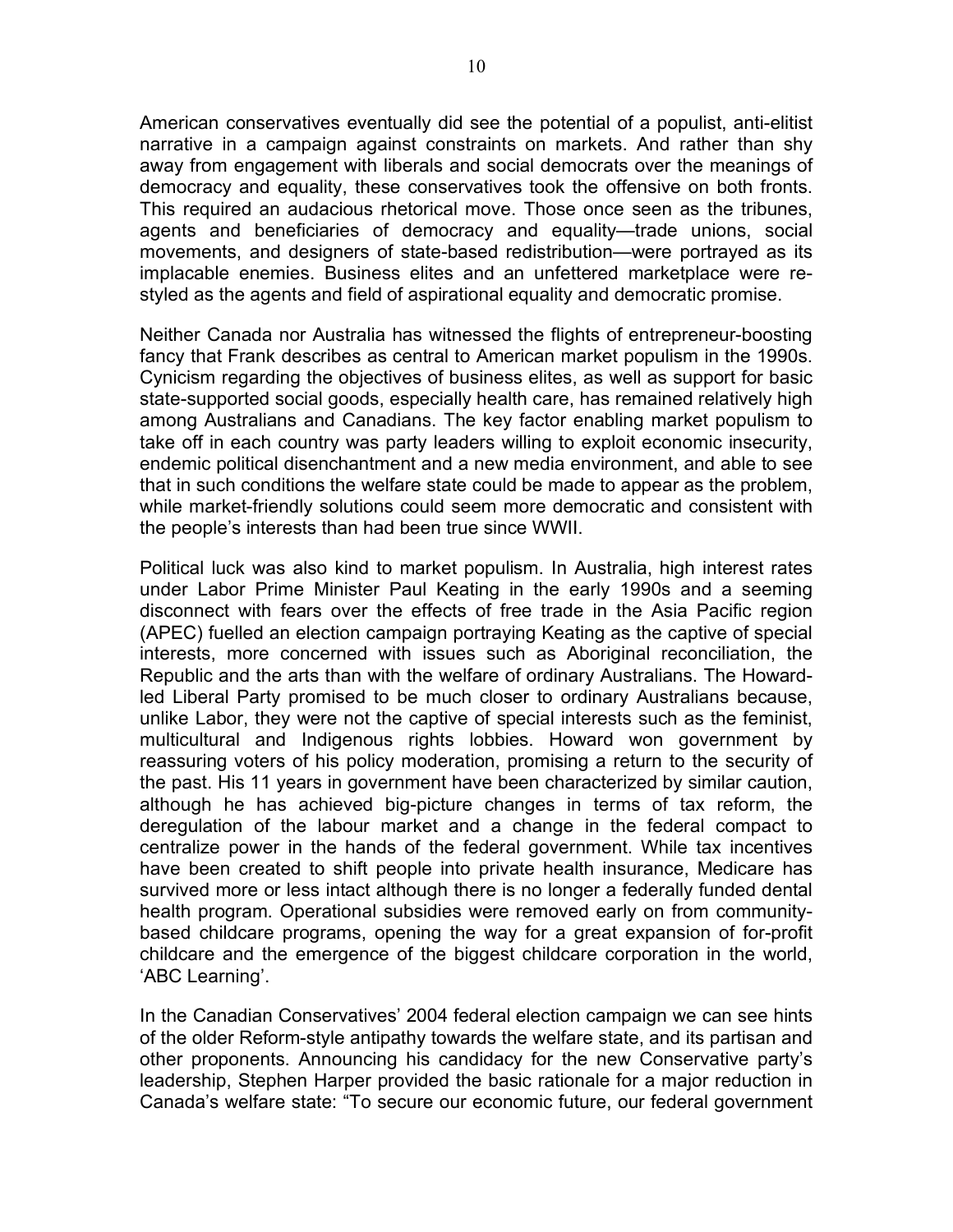must, first and foremost, aim to make this the lowest taxing country, not the highest spending one." This would mean "lower taxes for the many, not special subsidies for the few." He asked his fellow Conservatives to "imagine if, after the next election we had the kind of government that Canada deserves … [a] country of freedom and rights for ordinary people, taxpayers and families, not just for criminals, political elites and special interests" (Harper, 2004).

Harper's libertarian populist attack on political elites was echoed in the 2004 Conservative election platform, "Demanding Better," promising to end "forced taxpayer subsidies of political parties" (Conservative Party of Canada, 2004: 11). But while the 2004 Platform promised to "not establish any new cost-shared programs in areas of provincial jurisdiction unless it has the support of at least seven provinces with 50% of the population," (15) in other respects the platform was careful to avoid controversial claims. It thus supported the Canada Health Act, a recent First ministers' Accord on Health Care Renewal, promised to renew health funding to provinces, and to hold all governments accountable to their Health Accord promises (25-27).

Public moderation of the Conservative's policy agenda, a softening of Stephen Harper and his party's images, the Conservatives impressive agenda-setting and message control during the 2005-06 campaign, and a supportive daily print media in English Canada were all important to the Conservatives' 2006 victory. But none of these boosted the Conservative vote as much as the collapse of Liberal party credibility following the Quebec advertising scandal and its investigation in a public inquiry (Fournier, Blais, Gidengil et., 2006).

Evidence that the Conservative party under Stephen Harper has attempted to delegitimize the welfare state as the project of elites and rent-seeking special interests has been harder to see since the June 2004 election than it was in his National Citizens' Coalition days, when he mused about "Canada [as] a northern welfare state in the worst sense of the term." (Galloway, 2006: A10 & A15) Under Harper's leadership and discipline, the Conservative party has kept a lid on problematic statements by MPs, party officials and fellow travelers. Voices from the Prime Minister's National Citizen's Coalition, Reform party and "firewall" pasts have even recently registered public disgust at his apparent abandonment of the faith (Nichols 2007; Byfield 2007; Galloway 2007).

Once in power, the "Harper party" could not afford to threaten potential seat gains in suburban Ontario or anywhere in Quebec by displaying its animus against the welfare state. Polling data from both the 2004 and 2005–6 campaigns showed that those who did not vote Conservative found the party's social and economic agenda "extreme". Converting a minority into a majority government would not be assisted by Hayekian fulmination against a "northern welfare state".

However, Conservative antipathy to the welfare state is still visible. For example, Prime Minister Harper's reply to the 2006 Speech from Throne characterized citizens as besieged taxpayers whose true wishes had been ignored by special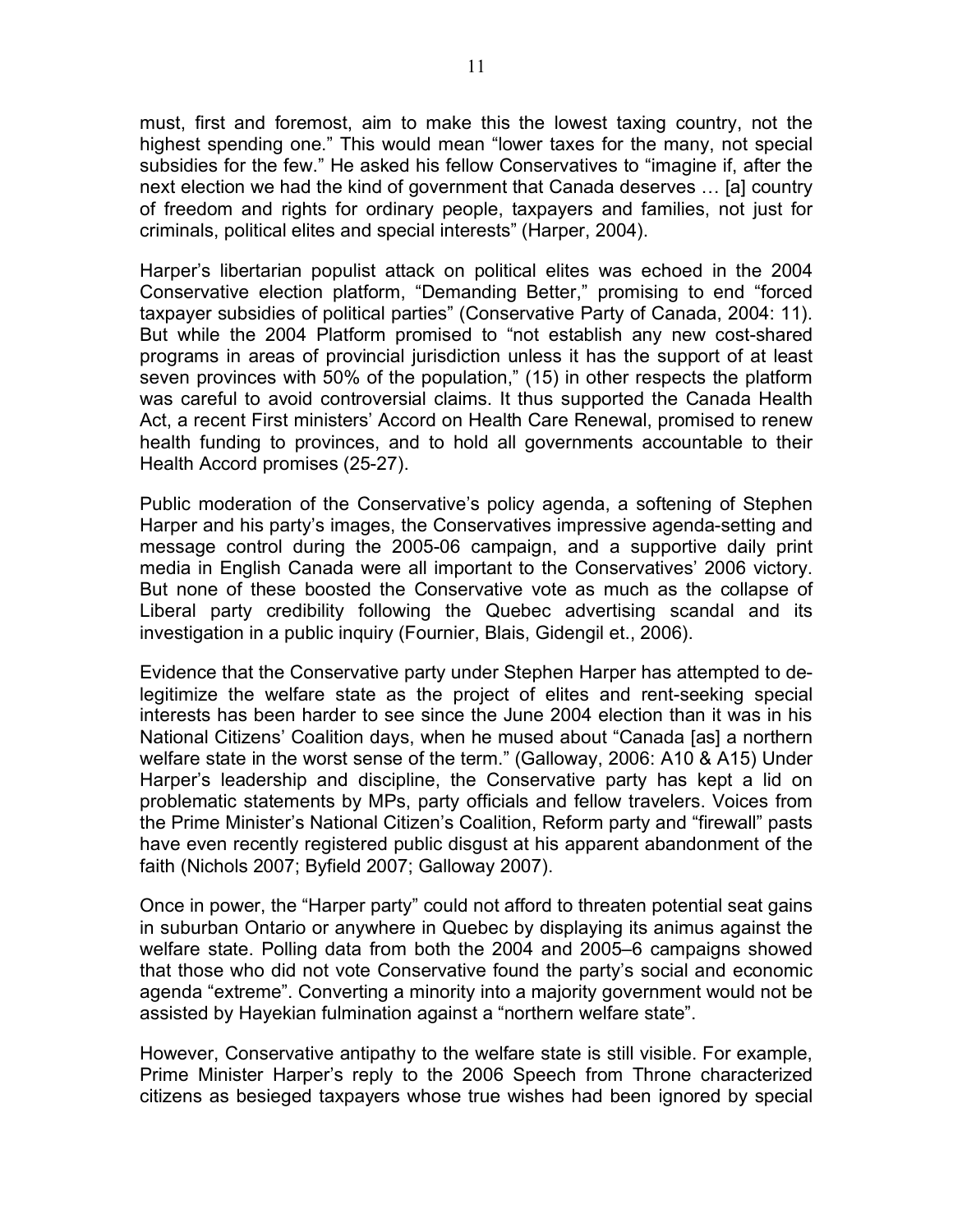interests, government bureaucrats and a national government too responsive to both. "Canadians are tired of directionless government, endless meetings, and a political culture of entitlement. … By focusing on the needs of honest, ordinary Canadians rather than allowing friends of the regime to feather their nest, Mr. Speaker, we have heard Canadians" (Harper, 2006). His childcare program was presented as family-friendly and the antithesis of a big government, special interest-driven program: "we're going to provide parents with real choice in childcare … The idea here is to help parents pay for childcare that makes the most sense to them—not to some bureaucrat or special interest group in Ottawa" (Harper, 2006).

The Harper government spoke more with actions than words when it came to dealing with the "special interests" that Reform and other new right forces once pilloried. The April 2006 Budget withdrew all funding for the Court Challenges Program and the Law Commission of Canada, changed the funding criteria and programming agenda for Status of Women Canada, and rejected the Liberal's proposed childcare program, with its assistance to institutions and delivery organizations, in favour of monthly payments to individual parents.

#### **NGOs under the Howard and Harper governments**

In Australia and Canada the legacy of Whitlam and Trudeau was a belief that NGOs had a central and legitimate role to play in promoting more inclusive and active citizenship. A widely-shared desire to include all sections of the community in public debate and policy development meant that public funding was provided to strengthen "weak voices" that otherwise would not be heard. Bodies to represent marginalized groups such as women with disabilities, immigrant women or sex workers were often created for the first time. Such bodies engaged in advocacy but also performed deliberative and other functions, enabling the mobilization of group identities and crystallization of group perspectives.<sup>7</sup>

The demand for "consultation" in policy development became normal at all levels of government, as support for representative bodies to participate in such consultation became common at all levels of government in Australia and Canada. In 1991 a House of Representatives inquiry in Australia reflected the established view that public support for community advocacy was needed to balance the strength of business and professional advocacy. Its report said of the funded peak bodies that: "An integral part of the consultative and lobbying role of these organizations is to disagree with government policy where this is necessary in order to represent the interests of constituents" (HORSCCA, 1991).

Subsequent discursive shifts engendered by market populism rendered such an approach to extra-parliamentary representation increasingly vulnerable. As we have seen, the political right in Canada and Australia has sought to reposition equality-seeking groups as special interest groups, inimical to the interests and

 $7$  See Young (2000) for a normative account of such aspects of group activity.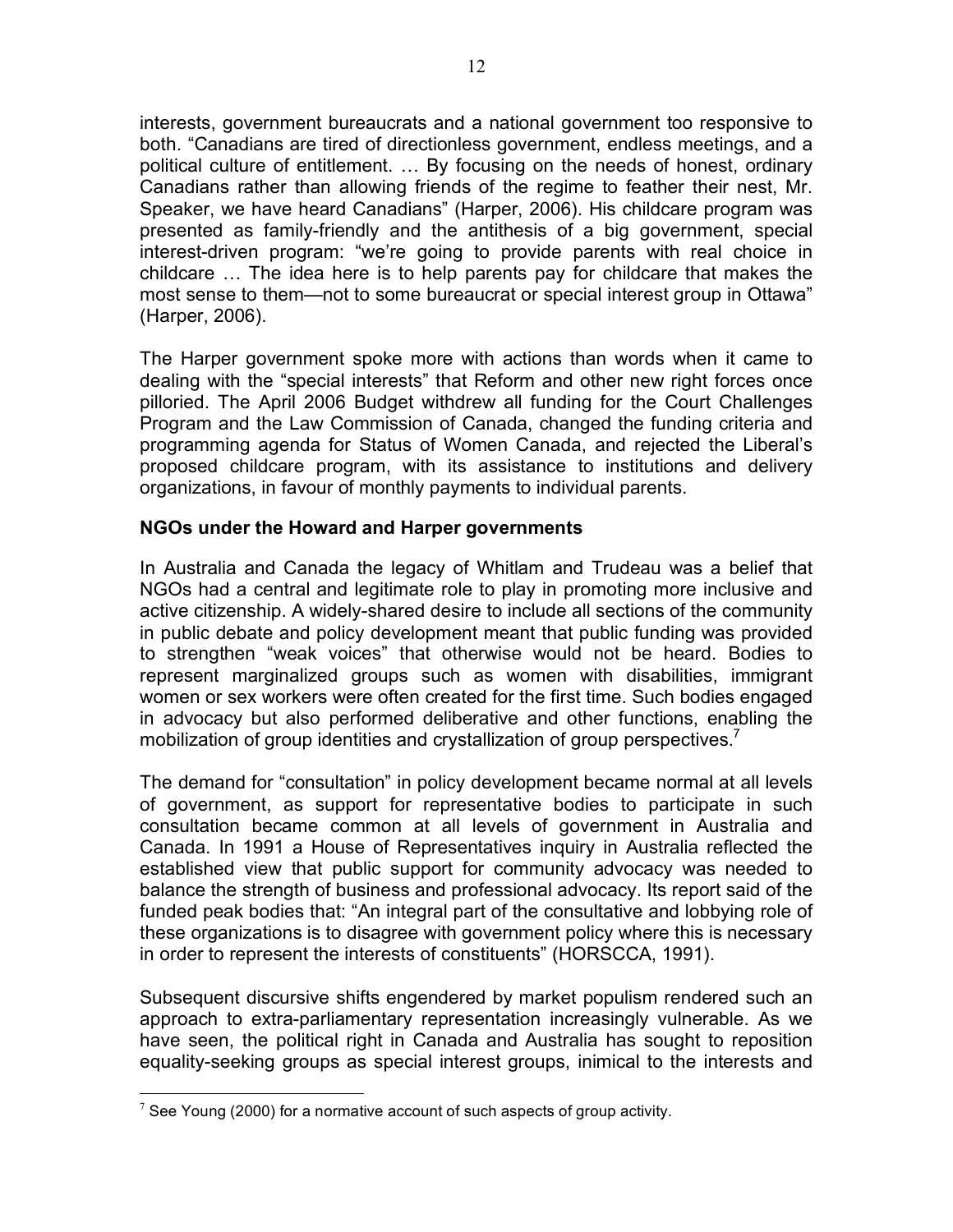values of the mainstream. If public interest groups were really special interest groups, then governments ought to subject them to much greater control. Peak bodies critical of government were de-funded or had their funding sharply reduced, as happened with a range of organizations, particularly those representing sections of the community—such as the homeless or old-age pensioners—most likely to be critical of government policy. Peak bodies representing the interests of the poor, or native peoples, were increasing referred to as "industries"—as in the "welfare industry"—which allegedly had an interest in perpetuating poverty to guarantee the jobs of social workers.

In 2000–02 alone, over 20 nationally funded peaks were de-funded in Australia. Where organizations were still funded this was increasingly through project rather than operational funding, with contracts that restricted engagement in advocacy. Threats were also made regarding charitable status. While NGOs were funded to do good works filling the void created by smaller government and were encouraged to enter government-NGO partnerships, this was at the cost of "giving up the democratic role of contributing to public policy'" (Staples, 2006: 7). As the government froze out NGO perspectives from the policy process, it closed down research programs focusing on gender and other inequalities. In Australia the Howard Government moved quickly to abolish the Employment portfolio's venerable Women's Bureau, including its well-respected research program, while in Canada the Harper Government had closed down Status of Women Canada's enviable research wing within a year of taking office.

Free-market think tanks further stepped up their attacks on non-government organizations after the successful international mobilization over the Multilateral Agreement on Investment and after a World Economic Forum survey showed that the public trusted NGOs far more than business. The (Australian) Institute for Public Affairs set up a joint NGO Project with the Heritage Foundation in the USA. The legitimacy of peak bodies was undermined through suggestions that they did not represent their supposed constituencies, that they distorted grassroots opinion, and that they were unaccountable. In Australia the Howard Government de-funded conservation councils and other environmental, youth and women's groups that engaged in policy advocacy; in Canada, women's advocacy was similarly de-funded by the Harper Government. The dismissive attitude towards the democratic role of NGOs was extended to United Nations human rights bodies, portrayed as overly influenced by the evidence of NGOs rather than by the evidence provided by democratically elected governments.

These attacks on NGOs had their basis in several philosophical components of market populism. First was the public choice argument suggesting that involving relevant groups in policy design led invariably to "agency capture". To avoid agency capture, and the consequent growth of state expenditure, government had to distance itself from demands for participation in the policy process by groups that would be claimants on the public purse. Such participation could only lead to excessive expectations and be detrimental to the economy. Second was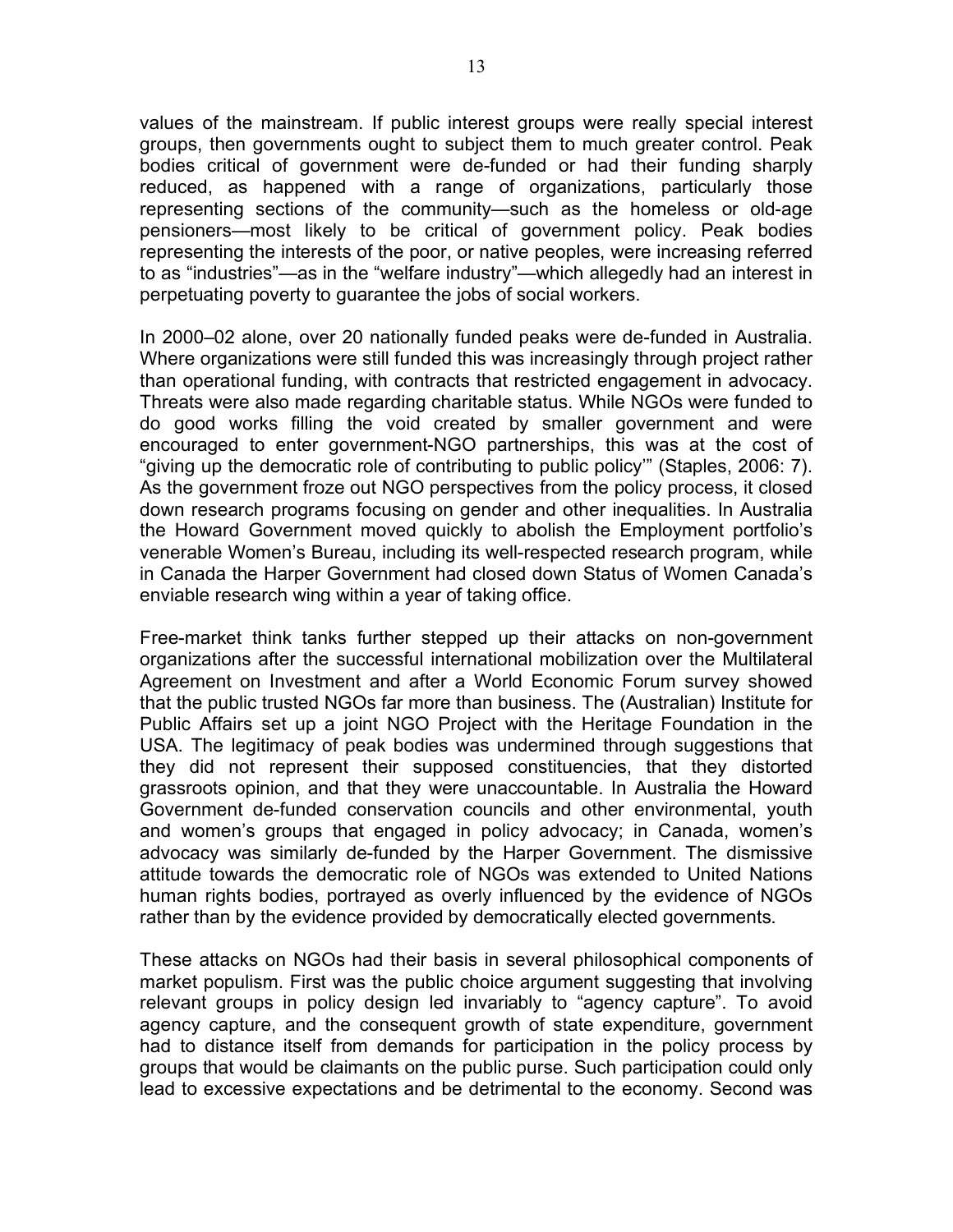the ontological position adopted in neo-classical economics and public choice theory, according to which the self and its interests were pre-political, rather than developing within a context of active citizenship. Because interests were pregiven, there was no need for a deliberative process within which interests could be arrived at—rather interests could simply be aggregated.

Third, the distrust of the role of extra-parliamentary forms of representation and deliberation was consistent with the broader populist distrust of representative and intermediary bodies, as never really representing the interests of their constituencies.

#### **Market populism vs. the courts**

Market populism is also strategically advanced by sowing public distrust in intermediary institutions such as courts, tribunals and commissions, portrayed as strongholds of non-elected elites who distrust popular opinion. A key problem with such elites is that they uphold values such as the rule of law or human rights that get in the way of populist themes such the 'war on terror', 'tough on crime' or 'stronger border protection'. They also promote jurisprudence that constructs equal opportunity as requiring recognition and accommodation of group difference rather than same treatment. In doing so, they offend against real democracy, which grants citizens rights as equal as those offered consumers in the market.

Populist distrust of "non-elected judges", allegedly out of touch with or dismissive of popular opinion on matters such as national security and sentencing, has been compounded in Australia by the failure of successive Attorneys-General to defend the judiciary from attack. A noted human rights advocate on the High Court, Justice Michael Kirby, was even defamed under parliamentary privilege by a parliamentary secretary to the Prime Minister. A forged record was produced as evidence that the judge had misused a Commonwealth car to pick up rent boys, As the Clerk of the Senate pointed out, the police investigation of this forgery strangely did not result in any charges against the Commonwealth car driver who allegedly concocted the record (Evans, 2005). Instead the Howard Government has shown its view of "activist judges" by its pattern of court appointments as well as by its disparagement of international human rights standard-setting.

In Canada there has been a much more developed populist critique of the courts, due in part to the significance of the Canadian Charter of Human Rights and Freedom, something lacking in the Australian Constitution, and in part because of the writings of the Calgary School described earlier this paper. The Calgary School's extended critique of Canadian judges and their accomplices in the "court party" has been promoted vigorously through the Fraser Institute (Morton and Knopff, 2000; Brodie, 2002). According to Morton, thanks to the courts the Canadian Constitution had become a "Victim's Constitution" with women's claims being preferred over men's, non-Europeans over Europeans, homosexuals over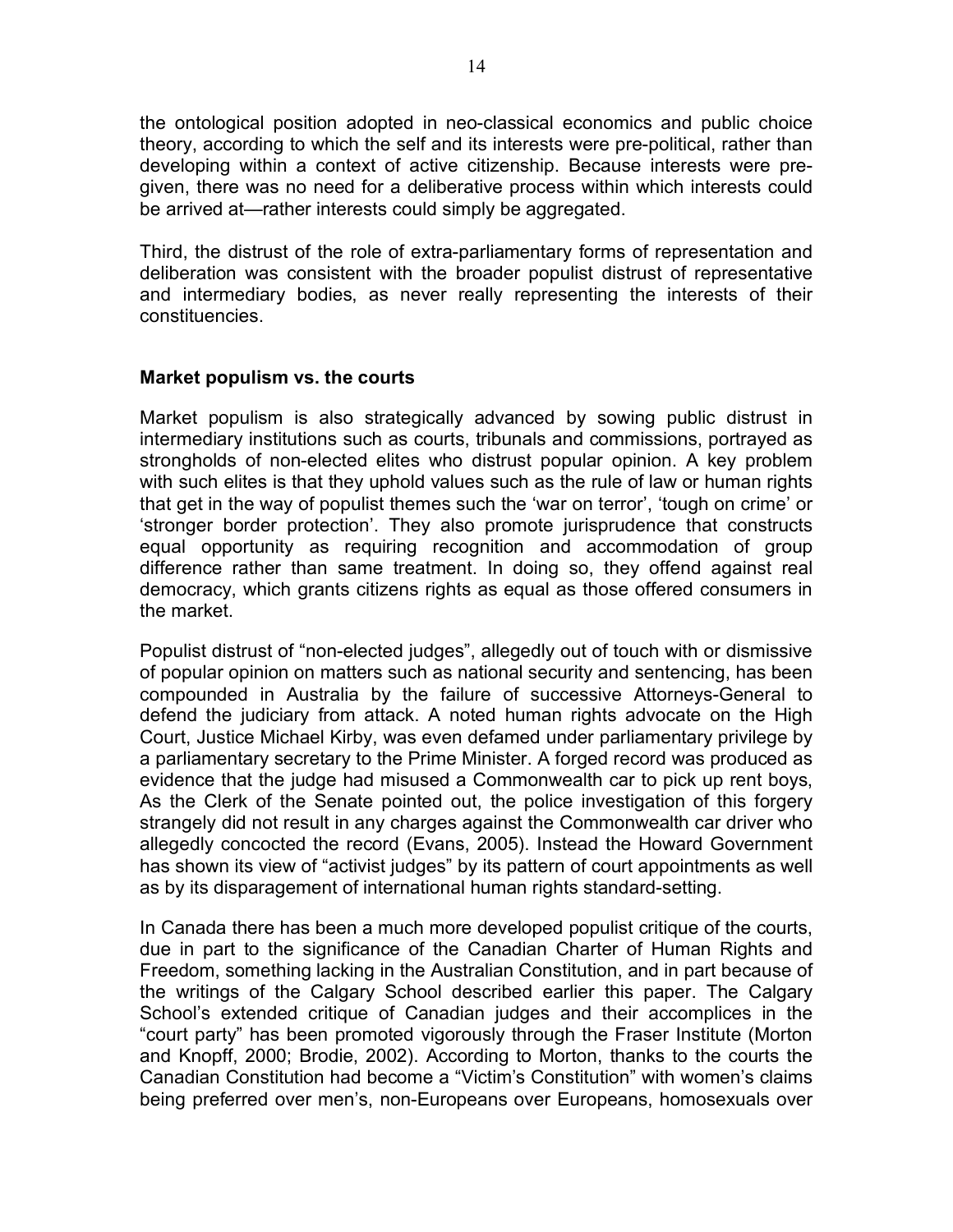heterosexuals, the disabled over the able-bodies, the poor over the not-so-poor, visible minority immigrants over other citizens and First Nations over all (Morton, 1998: 55). Shortly before the Conservatives gained power, Morton singled out the Supreme Court as the post-materialist left's favourite vehicle for by-passing the democratic process and imposing "progressive" policies by means of judicial fiat. This has been made possible through an alliance between the Court and official advocates of feminism, aboriginal rights, gay and lesbian rights, multiculturalism and immigration rights (Morton, 2005, A19).

Judges were not only out of touch with public opinion in their interpretation of the Charter and the Constitution, they were also impeding a dismantling of the welfare state, and promoting a destructive moral relativism at odds with traditional Canadian values. On the second front, Morton warned in 2002 of the implications of three Ontario court rulings declaring several elements of Ontario's Conservative government social and labour policy unconstitutional: "…in the coming decade, it will not be enough to defeat tax-and-spend political parties in elections. Unless these Ontario precedents are reversed, the clientele groups of Canada's bloated welfare state will be able to retreat to the courts and effectively obstruct attempts to reform health, welfare, or labour policy" (Morton, 2002: 9).

The deeper moral problem with judicial activism was the social agenda it facilitated. Stephen Harper discussed it at considerable length in an address to a 2003 conservative conference.<sup>8</sup> Harper opined that

"the real challenge is not economic, but the social agenda of the modern Left. Its system of moral relativism, moral neutrality and moral equivalency … leads to views ranging from radical, responsibility-free individualism, to tribalism in the name of group rights. [Liberal policy-making] is … a rebellion against all forms of social norm and moral tradition in every aspect of life … ." (Harper 2003, 74-75)

The problem with recent developments in Canadian "judge-made law" then, can only partly be reckoned in populist terms by outside analysts. The case presented for public consumption has been anti-elitist in the manner of "politicians' populism" and our conceptualization of market populism. However, its Burkean foundations (Harper, 2003: 76) were anything but populist. In Canada market populist opposition to judicial activism was impassioned because judges were offending against a natural order. The natural moral order is implied in Harper's comments above; the natural economic order was Hayek's spontaneous order of free-market capitalism.

These three dimensions of market populist concern over the social agenda of the courts fed into Steven Harper's forecast on the eve of the 2006 election that his

 $8$  A conservative organization formed by William Gairdner that sponsors conferences and colloquia, a resource web site, and has featured participation by Conrad Black, Tom Flanagan and David Frum. See http://www.civitassociety.ca/public/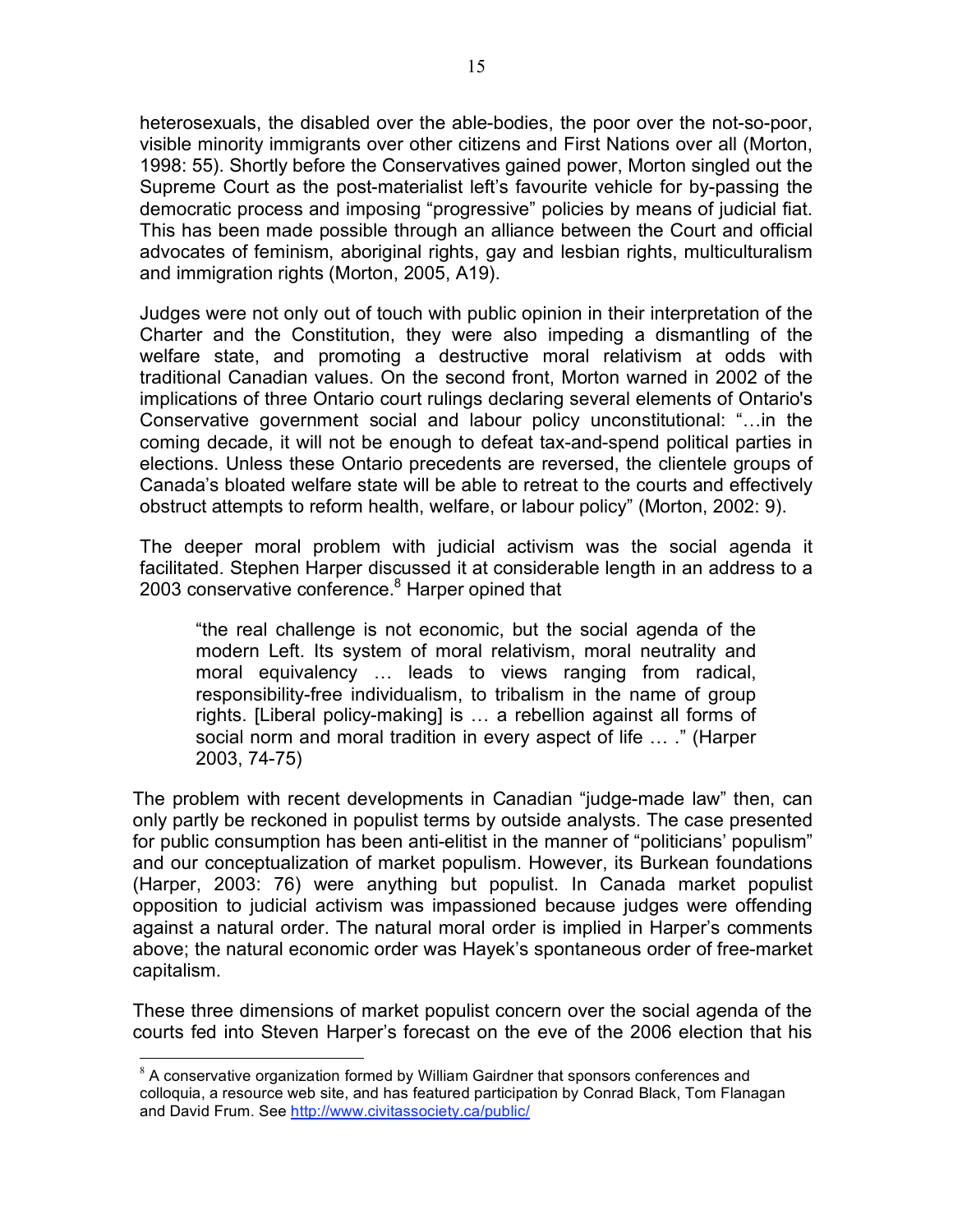Conservatives could not exercise "absolute power" because Liberal appointees dominated the judiciary, the civil service, and the Senate (Woods, 2006: A1 & A5; Galloway, 2006: A1 & A5). It also provides the context for the Harper Government's abolition of the Court Challenges Program (CCP), which had provided funding for test cases before the Court. As explained by a journalist close to the Conservative Government:

… no other federal program … has done more damage to Canadian democracy. No other has so fundamentally altered Canadian society without recourse to Parliament. Although its funding comes entirely from taxpayers, the CCP was hijacked early on by leftist cause-pleaders at odds with the broad Canadian public … CCP-funded groups have achieved through the courts new rights and laws they would never have been able to win democratically. In that way, the CCP is fundamentally antidemocratic. (Gunter, 2006: A16)

Asked about criticism of his government's cuts to the Court Challenges Program, Prime Minister Harper took up a favorite "court party" thesis, dismissing the CCP as merely benefiting lawyers: "Instead of paying lawyers, this government is acting to protect the rights of citizens."<sup>9</sup>

In Australia both Pauline Hanson's One Nation and the Howard Government advanced a similar critique of, for example, the Family Court, which was seen as implementing a feminist agenda. They also suggested that new-class elites, the courts and international tribunals were in league to overturn measures (such as mandatory detention) taken to discourage asylum seekers from arriving on Australian shores. Howard had deplored the way in which the domestic affairs of Australia had been influenced by the fine print of international treaties and the deliberations of "foreign" (that is, United Nations) committees: "there is an overwhelming view in this country that Australian law should be governed and determined by Australia alone" (Howard,1994: 25).

As framed by market populism, liberal elites are always prone to selling out the national interest. The Howard government's Chair of the Australian Broadcasting Authority described such betrayal in the following terms: "if the people will not accept your agenda, the elite guardians can have it adopted through the back door by a consensus among the international elites" (Flint, 2003: 162). The same kind of censure is not, however, applied to free-trade agreements that will constrain the ability of governments to implement popular mandates.

<sup>&</sup>lt;sup>-</sup>9 <sup>9</sup>http://www.ctv.ca/servlet/ArticleNews/story/CTVNews/20070417/dion\_charter\_070417/20070417 ?hub=Politics. A February 2007 report of the House of Commons Standing Committee on Canadian Heritage rejected this view, and urged the government to restore funding to the CCP. (Standing Committee on Canadian Heritage, 2007)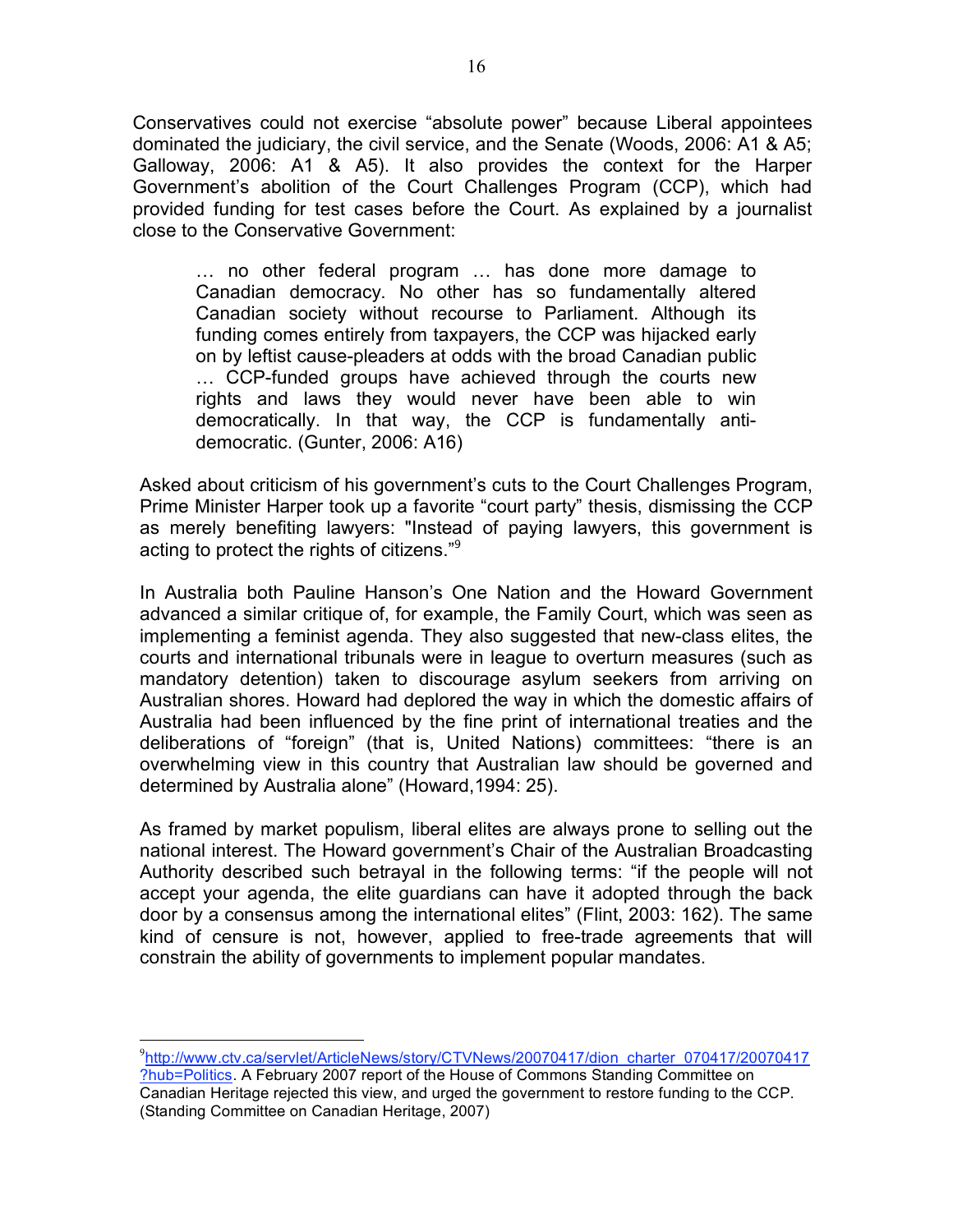#### **Conclusion**

In both Australia and Canada a market populist discourse with origins in the USA made fundamental inroads in the 1990s. There are striking similarities in the ways this discourse was disseminated, but also some marked differences, such as the relatively minor role of talk-back radio in Canada and the lack of a Calgary School equivalent in Australia. In both countries insecurities over economic and cultural change were channeled into resentment of so-called elites, alleged to be responsible for social engineering and the imposition of political correctness. These elites were not the financial elites of older populisms but rather supporters of the welfare state and of equality and rights agendas. Resentment of these elites was fostered through the suggestion that they had a vested interest in the welfare state and contempt for the tax-payers who paid for their privileges.

This anti-elite discourse had slightly different foci in the two countries. While the Charter and its judicial interpretation was a major focus in Canada, the lack of a Bill of Rights in Australia meant a greater focus on international human rights bodies and alleged backdoor alliances between liberal elites at home and abroad to frustrate the views of electoral majorities'. In both countries the attack on elites and associated special interests helped de-legitimize the role of NGOs in democratic policy deliberation. The attack on NGOs has been taken further in Australia than in Canada. Australia has experienced a "silencing of dissent" as NGOs have been either de-funded or constrained by provisions limiting rights to public commentary.

In Australia a government articulating market populist themes has enjoyed 11 years in power including control of both houses of the federal parliament since 2005. Concern for public morality or truth in government has increasingly been dismissed as part of the moral vanity of elites out of touch with those struggling with mortgages in the suburbs. Concern over welfare reform and labour-market deregulation has also been framed as the agenda of self-seeking elites and special interests wishing to perpetuate various welfare industries at the expense of tax-payers. Drawing attention to issues of inequality, social justice, human rights or threats to the environment is sufficient to earn the label of "elite".

Canada has a shorter experience with a federal government drawing on populist discourse, and so far none with such a government enjoying a parliamentary majority. Nevertheless, the Conservative tenure in office has shifted the ground of politics and closed off policy options directed to addressing group rights and social justice. As in Australia, the framing of concerns with inequality as the domain of self-interested and contemptuous elites helps justify, or at least distract attention from, policy settings that increase inequalities. Hence, as suggested in our title, market populism's anti-elitism has become an invaluable discursive strategy behind which an actual increase in inequality can take place. So while populism is of strategic value in gaining and sustaining electoral victories, it is changing key relationships between state, market and citizens at the core of this species of new right ideology.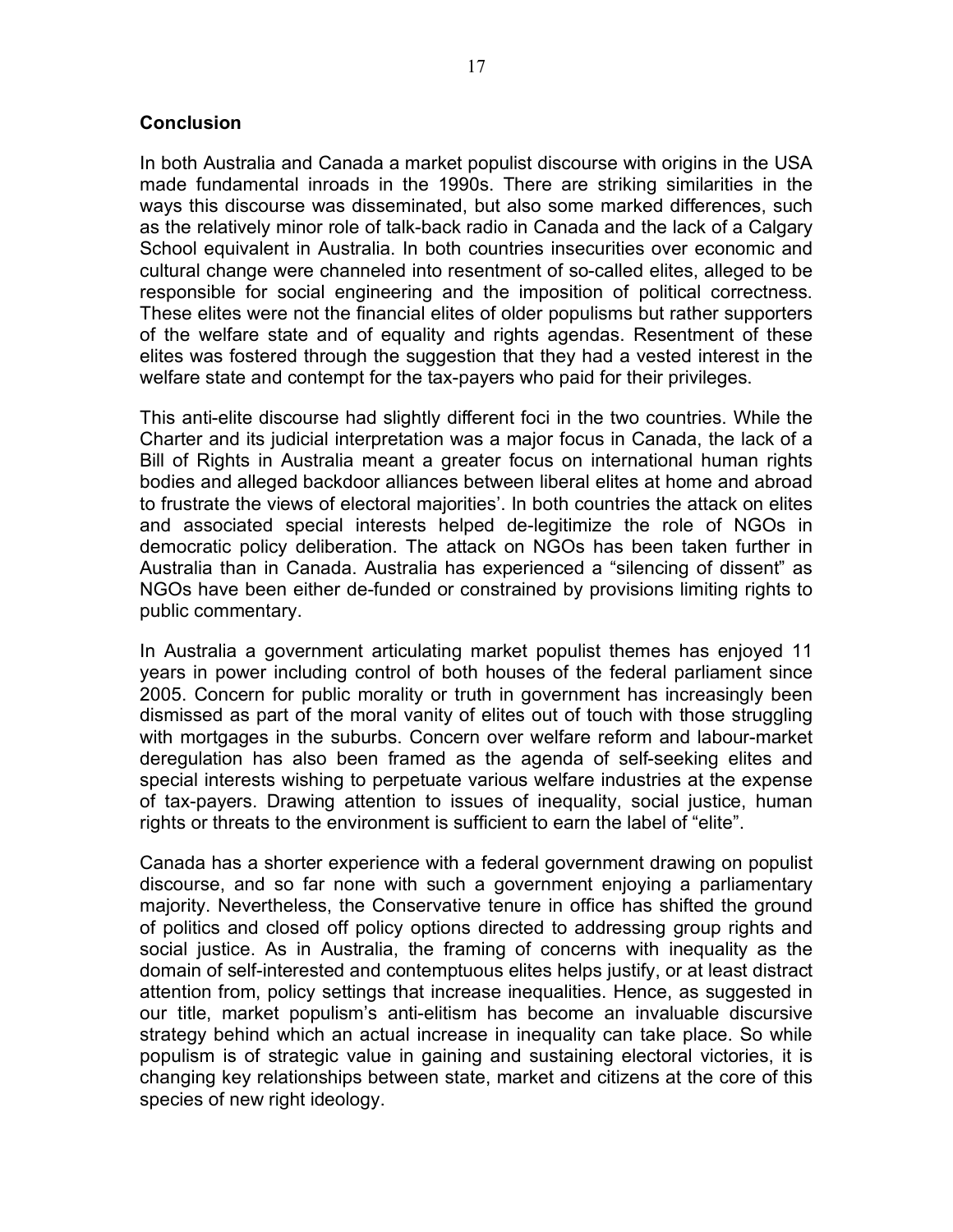#### **References**

Byfield, Link. 2007. "Has Stephen Harper been 'Ottawa-washed?'" Citizens Centre for Freedom and Democracy, 4 April.

http://ccfd.ca/index.php?option=com\_content&task=view&id=419&Itemid=308

Clark, Campbell. 2007. "Tories' feud closes bilingualism body," *Globe and Mail* A4, 16 May.

Canovan, Margaret. 1981. New York: Harcourt Brace Jovanovich.

\_\_\_\_\_\_\_. 2002. "Making Sense of Populism." In Yves Mény and Yves Surel (eds). *Democracies and the Populist Challenge.* Houndmills, UK: Palgrave. Conservative Party of Canada. 2004. "Demanding Better." Platform 2004.

\_\_\_\_\_\_\_. 2007. 'Founding Principles,' at http://www.conservative.ca/EN/1141/

Cooper, Barry. 2003. "Canada's Unlikely Freedom Fighters," *Fraser Forum*, January, 19–20

\_\_\_\_\_\_\_. 2006. "The CWB should not have any role in marketing barley," http://www.agr.gc.ca/cb/index\_e.php?s1=ip&page=ip60908a\_q3.

Dymond, Tim. 2004. "A History of the 'New Class' Concept in Australia." In Sawer and Hindess, *Us and Them*.

Evans, Harry. 2005. "Executive and Parliament." In Chris Aulich and Roger Wettenhall (eds) *Howard's Second and Third Governments*. Kensington: University of NSW Press, 42–56.

Flanagan, Tom. 2007. "Family tax breaks: Give credit where credit is due," *Globe and Mail,* 26 March, A13.

Flanagan, Tom 2000. *First Nations, Second Thoughts*. Montreal: McGill-Queen's University Press.

Flint, David. 2003. *The Twilight of the Elites.* Melbourne: Freedom Publishing.

Frank, Thomas. 2000a. *One Market Under God.* London: Vintage.

——. 2000b. "The Rise of Market Populism", *The Nation.* 30 October http://www.thenation.com/doc/20001030/frank

Fournier, Patrick, André Blais, Elisabeth Gidengil, Joanna Everitt and Neil Nevitte. 2006. "Harper can thank federalist voters," *Globe and Mail*, 8 February 2006, A17.

Galloway, Gloria. 2006. "Harper warns of activist judges," *Globe and Mail*, 19 January, A1 and A5.

\_\_\_\_\_\_. 2007. "Disgruntled Tories consider rebuilding Reform Party," *Globe andl*, 12 May, A4

Government of Canada. 2006. *Speech from the Throne*. April 5. http://www.pm.gc.ca/eng/media.asp?id=1090

\_\_\_\_\_\_. 2007. Budget Speech.

http://www.budget.gc.ca/2007/speech/speeche.html

Gunter, Lorne. 2006. "Kill the Court Challenges Program," *National Post*, A16, 8 September.

- Hamilton, Clive and Sarah Maddison (eds). 2007. *Silencing Dissent: How the Australian government is controlling public opinion and stifling debate.* Sydney: Allen & Unwin.
- Harper, Stephen. 2003. "Rediscovering the Right Agenda," *Report Magazine*, June, 73-77. Initially presented as opening remarks to Civitas Society Annual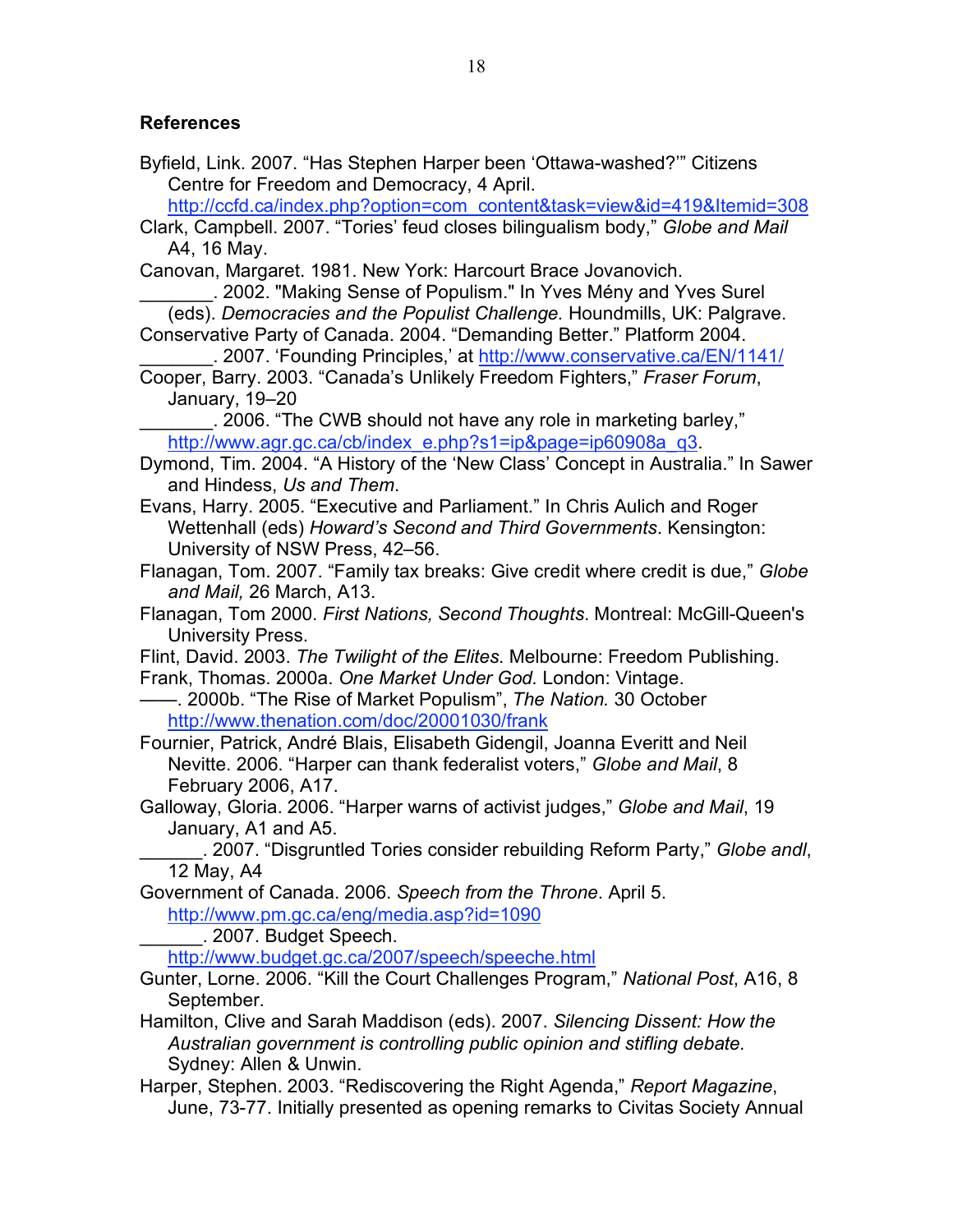Conference, Toronto, 25 April, See

http://www.civitassociety.ca/public/event\_info/17

\_\_\_\_\_\_. 2004. "One Conservative Voice," Notes for Address by Stephen Harper, MP, Ottawa Leadership Launch, January 12.

\_\_\_\_\_\_. 2006. "Notes for an Address by The Right Honourable Stephen Harper, Prime Minister of Canada. In Support of the Measures Contained in The Speech from the Throne: 'Turning a New Leaf,'" at http://www.pm.gc.ca/eng/media.asp?id=1090

Hayek, Frederick. 1976 and 1979. *Law, Legislation and Liberty*, vols. 2 and 3. Chicago: University of Chicago Press.

House of Representatives Standing Committee on Community Affairs (HORSCCA). 1991. '*You Have Your Moments': A Report on Funding of Peak Health and Community Organisations*, Canberra: AGPS.

Howard, John. 1994."Some Thoughts on Liberal Party Philosophy in the 1990s." *Quadrant*, July–August: 22, 25.

\_\_\_\_\_\_.1995. "The Role of Government: A Modern Liberal Approach." The Menzies Research Centre National Lecture Series, June 6.

\_\_\_\_\_\_.1996. 'The Liberal Tradition: The Beliefs and Values which Guide the Federal Government', *1996 Menzies Lecture*, Sir Robert Menzies Lecture Trust, http://www.menzieslecture.org/1996

\_\_\_\_\_\_.2002. Keynote address to the International Democratic Union. Washington, DC, 10 June,

http://www.australianpolitics.com/news/2002/06/02-06-10.shtml

Johnson, Carol, Steve Patten and Hans-Georg Betz. 2005. "Identitarian Politics and Populism in Canada and the Antipodes." In Jens Rydgren (ed.). *Movements of Exclusion, Radical Right-wing Populism in the Western World*. Hauppauge/N.Y: Nova Science.

Kirkham, Della. 1998. "The Reform Party of Canada: A Discourse on Race, Ethnicity and Equality." In Vic Satzewich (ed). *Racism and Social Inequality in Canada: Concepts, Controversies and Strategies of Resistance*. Toronto: Thompson Educational Publishing.

Lasch, Christopher.1995. *The Revolt of the Elites: And the Betrayal of Democracy*. New York: W. W. Norton.

Laycock, David. 2001. *The New Right and Democracy in Canada*. Toronto: Oxford University Press.

\_\_\_\_\_. 2005. "Visions of popular sovereignty: Mapping the contested terrain of contemporary western populisms." *Critical Review of Social and Political Philosophy*, 8:2, 125–44.

Morton, F. L. .1998. "The Charter of Rights: Myth and Reality." In William Gairdner (ed.), *After Liberalism: Essays in Search of Freedom, Virtue and Order*. Toronto: Stoddart.

Morton, Ted. 2002. "Activist Judges Attack Common Sense Revolution," *Fraser Forum*, October, 7–9.

\_\_\_\_\_. 2005. "Damn the LawProfs! Stephen Harper makes sense," *Globe and Mail*, 27 January, A19.